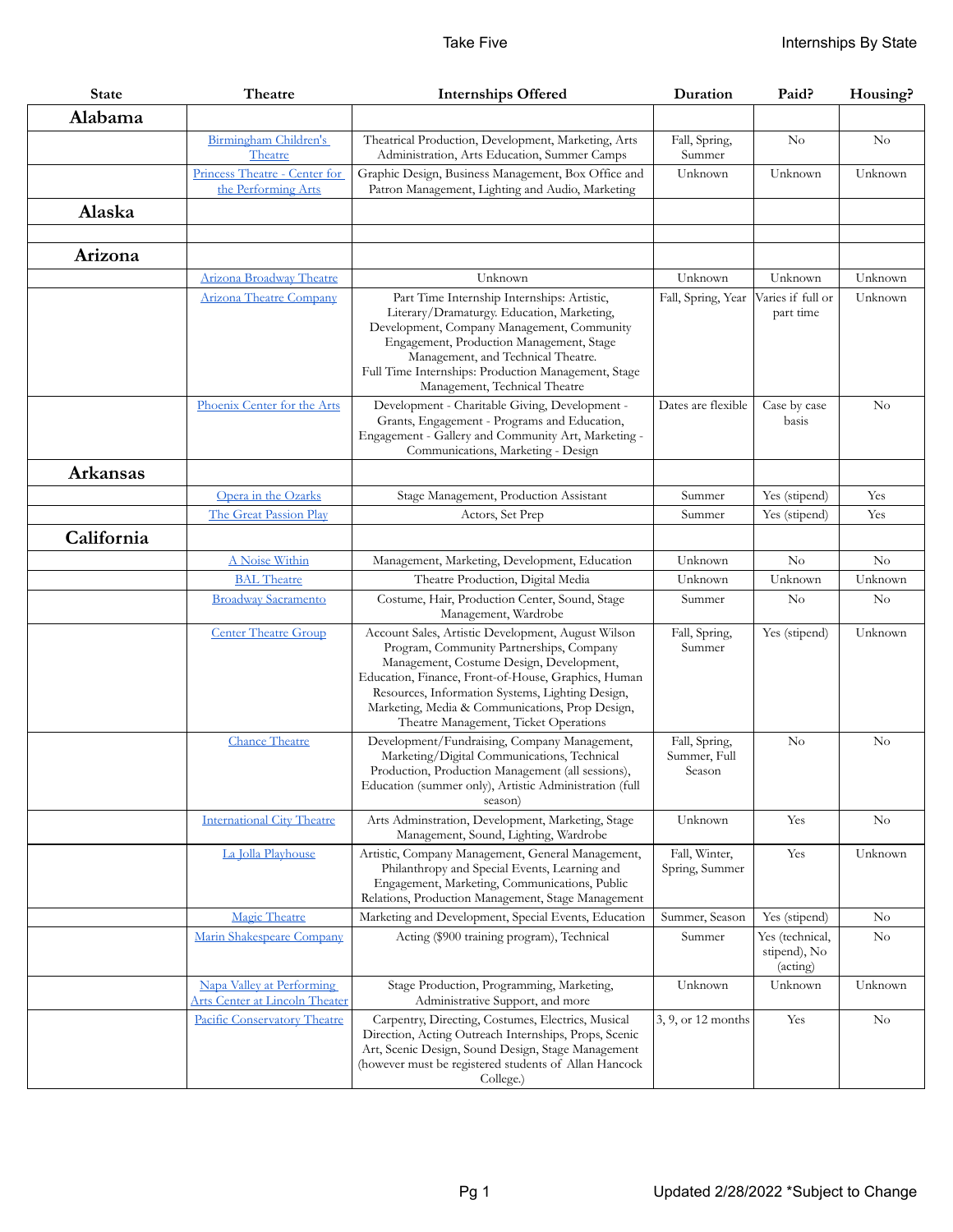| <b>State</b> | Theatre                                               | <b>Internships Offered</b>                                                                                                                                                                                                                         | Duration                                | Paid?                                                                           | Housing?                 |
|--------------|-------------------------------------------------------|----------------------------------------------------------------------------------------------------------------------------------------------------------------------------------------------------------------------------------------------------|-----------------------------------------|---------------------------------------------------------------------------------|--------------------------|
|              | San Francisco Playhouse                               | Education (Summer Only), Artistic, Literary, Marketing,                                                                                                                                                                                            | Fall, Winter,                           | Yes (stipend)                                                                   | No                       |
|              |                                                       | Development, Company Management/Casting,<br>Directing, Production Management, Stage Management,                                                                                                                                                    | Spring, Summer,<br>Season               |                                                                                 |                          |
|              |                                                       | Scene Shop Audience Development                                                                                                                                                                                                                    |                                         |                                                                                 |                          |
|              | San Francisco Shakespeare<br>Festival                 | Performance, Production and Stage Management,<br>Technical, Literary                                                                                                                                                                               | Summer                                  | Yes (hourly)                                                                    | $\rm No$                 |
|              | Santa Cruz Shakespeare                                | Costume Shop, Costume Design, Wardrobe, Lighting,<br>Sound, Props, Production Management, Administration                                                                                                                                           | Summer                                  | Yes (stipend)                                                                   | Yes (for non-<br>locals) |
|              | Segerstrom Center for the Arts                        | American Theatre Ballet William J. Gillespie School<br>Intern, Community Engagement, Development and<br>Special Events, Education, Guest Services, Marketing and<br>Communications, Theater Operations (Fall, Spring) other<br>available in Summer | Fall, Spring,<br>Summer                 | No (fall,<br>spring)<br>Yes (summer)                                            | Unknown                  |
|              | <b>Silicon Valley Shakespeare</b>                     | Lighting Design, Scenic Crew, Hair/Makeup Design,<br>Costume Design, Acting                                                                                                                                                                        | Unknown                                 | Unknown                                                                         | Unknown                  |
|              | <b>Skylight Theatre</b>                               | Production, Communications and Development                                                                                                                                                                                                         | Varies                                  | Yes                                                                             | Unknown                  |
|              | The Old Globe                                         | Directing, Dance, Music, Stage Management, Technical<br>Design Teaching Artist, PR/Marketing                                                                                                                                                       | Unknown                                 | Yes (hourly)                                                                    | Unknown                  |
|              | The Western Stage                                     | Directing, Costumes, Choreography, Electrics, Musical<br>Direction, Acting, Props, Running Crew (Dressers, Board<br>Ops, Deck), Scenic Art, Scenic Design, Scenic Building,<br>Sound Design, Stage Management, Theatre Management                  | April-December<br>3, 6, and 9<br>months | Yes (stipend,<br>enrollment in<br>Hartnell<br>Community<br>College<br>required) | Yes (in patron<br>homes) |
|              | Will Geer's Theatricum<br>Botanicum                   | Acting, Production, Arts Education, Arts Administration,<br>Development                                                                                                                                                                            | Unknown                                 | No                                                                              | Unknown                  |
| Colorado     |                                                       |                                                                                                                                                                                                                                                    |                                         |                                                                                 |                          |
|              | <b>Central City Opera</b>                             | Office/Music Library, Event/Party Planning, House/<br>Company Management, Gift Shop/Retail, Stage<br>Management, Wardrobe, Props, Wigs and Makeup                                                                                                  | Summer                                  | Yes (stipend)                                                                   | Yes                      |
|              | <b>Curious Theatre Company</b>                        | Fudraising, Marketing, Outreach, Events, Social Media,<br>Production Management, Arts Administration                                                                                                                                               | Fall, Spring,<br>Summer                 | No                                                                              | No                       |
|              | Denver Center fot the<br><b>Performing Arts</b>       | Not specified                                                                                                                                                                                                                                      | Unknown                                 | Unknown                                                                         | Unknown                  |
|              | Su Teatro Cultural and<br>Performing Arts Center      | Non-Profit Administration, Theater Administration,<br>Business Management, Graphic Design, Event Planning,<br>and more                                                                                                                             | Unknown                                 | Unknown                                                                         | Unknown                  |
| Connecticut  |                                                       |                                                                                                                                                                                                                                                    |                                         |                                                                                 |                          |
|              | <b>Ivoryton Playhouse</b>                             | Carpentry, Costuming, Lighting, Painting, Run Crew,<br>Scenic Design, Technical Direction, Properties,<br>Production Management, Stage Management                                                                                                  | Summer                                  | Yes (stipend)                                                                   | $\rm No$                 |
|              | <b>Legacy Theatre</b>                                 | Not specified                                                                                                                                                                                                                                      | Unknown                                 | Unknown                                                                         | Unknown                  |
|              | Playhouse on Park                                     | Performance, Marketing, Development, Finance,<br>Company Management, Literary, Education, Stage<br>Management, Costumes, Production                                                                                                                | Summer                                  | Yes (stipend)                                                                   | No                       |
|              | Summer Theatre of New<br>Canaan                       | Acting, Directing/Education, Music Directing, Stage<br>Management, Costumes/Wardrobe, Technical Theatre,<br>Theatre Adminstration                                                                                                                  | Summer                                  | Yes (stipend)                                                                   | No                       |
|              | The Bushnell Center for the<br><b>Performing Arts</b> | Development, Education, Front of House, Human<br>Resources, Marketing, Programs, Facility Sales and<br>Service                                                                                                                                     | Dates are flexible                      | No                                                                              | No                       |
|              | The O'Neill                                           | Patron Services, Sound, Lighting/Electrics, Production<br>Management, Artistic Director Assistant, Scenic Design,<br>Stage Management, Monte Cristo Museum/Library,<br>Company Management, Literary                                                | Summer                                  | Yes                                                                             | Yes                      |
|              | The Palace Theatre                                    | Box Office Management, Development and Fundraising,<br>Finance, Marketing and Public Relations                                                                                                                                                     | Fall, Spring,<br>Summer                 | Unknown                                                                         | Unknown                  |
|              | <b>Westport Country Playhouse</b>                     | Stage Management, Props/Scenic Painting, Wardrobe,<br>Company Management, Education, Development,<br>Marketing                                                                                                                                     | Summer                                  | Yes                                                                             | Unknown                  |
| Delaware     |                                                       |                                                                                                                                                                                                                                                    |                                         |                                                                                 |                          |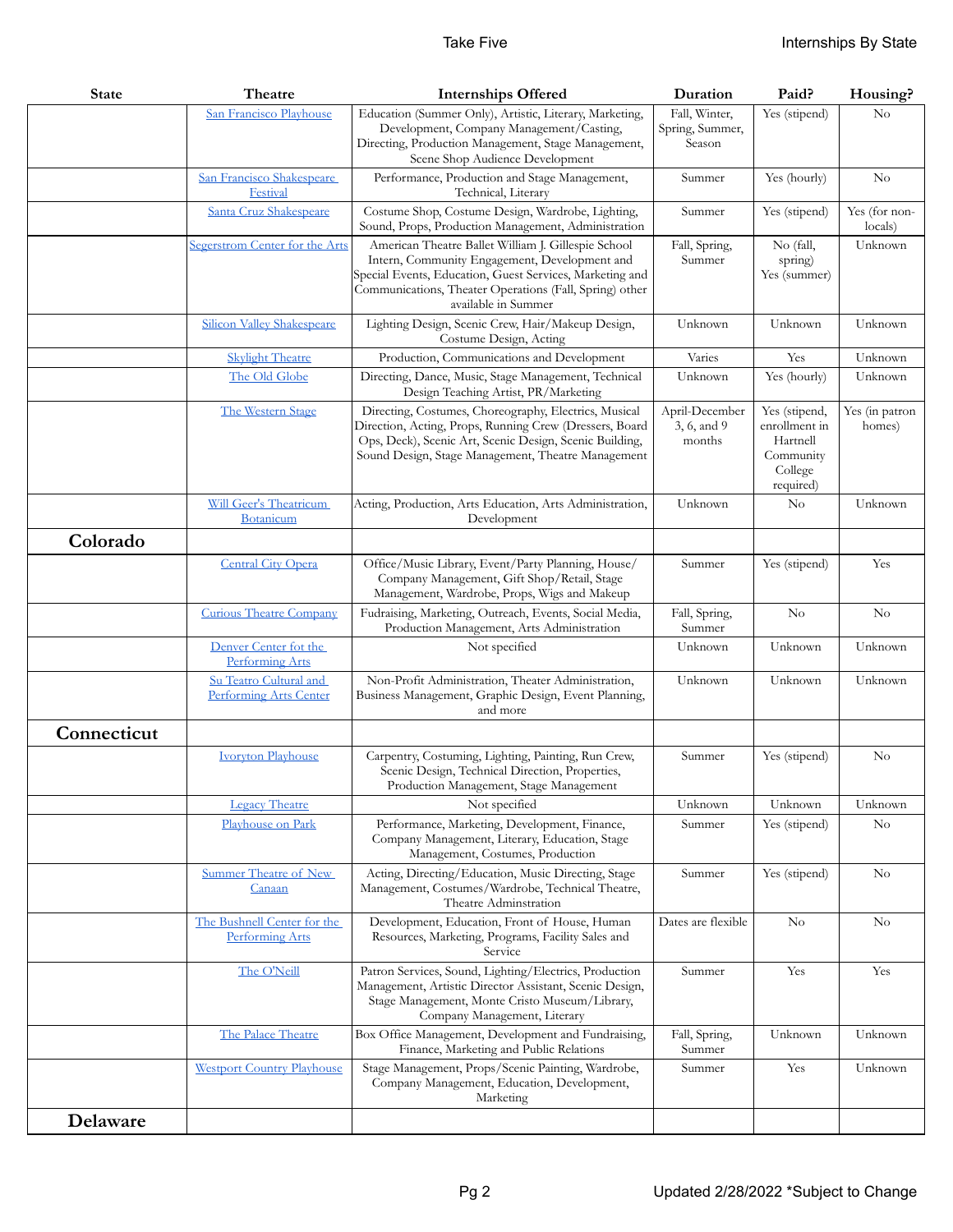| <b>State</b> | Theatre                                                 | <b>Internships Offered</b>                                                                                                                                                                                                                                                                                                                                                                                                                                                      | Duration                                                             | Paid?                                | Housing? |
|--------------|---------------------------------------------------------|---------------------------------------------------------------------------------------------------------------------------------------------------------------------------------------------------------------------------------------------------------------------------------------------------------------------------------------------------------------------------------------------------------------------------------------------------------------------------------|----------------------------------------------------------------------|--------------------------------------|----------|
|              |                                                         |                                                                                                                                                                                                                                                                                                                                                                                                                                                                                 |                                                                      |                                      |          |
| Florida      |                                                         |                                                                                                                                                                                                                                                                                                                                                                                                                                                                                 |                                                                      |                                      |          |
|              | Actors' Playhouse at the<br>Miracle Theatre             | PR and Marketing, Arts Administration Assistant,<br>Development Assistant, Education Assistant, Costume<br>Shop, Gala Auction Assistant, Box Office                                                                                                                                                                                                                                                                                                                             | Unknown                                                              | $\rm No$                             | No       |
|              | <b>Adrienne Arsht Center</b>                            | Accounting, E-marketing, IT, Graphic-Web Design,<br>Hospitality and Events, Marketing, Media/Film/Video,<br>Non-Profit Corporate Sponsorship, Non-Profit<br>Fundraising - Membership Management, Artist and<br>Event Management, Promotions, Public Relations, Work<br>Force Management, Theatre Production, Theatre<br>Production - Ops Management, Dance Assistant<br>(Summer), Event Planning (Summer), Office<br>Management (Summer), Videography / Photography<br>(Summer) | Fall, Winter,<br>Spring, Summer<br>*must be a junior<br>in undergrad | Unknown                              | Unknown  |
|              | <b>Broward Center for the</b><br><b>Performing Arts</b> | Administrative Assistants / Assistant Stage Managers,<br>Costume Assistants, Lighting, Sound, Scenic (Summer<br>Camp)<br>Arts Administration, Management (Spring, Summer, Fall)                                                                                                                                                                                                                                                                                                 | Summer camp: 4-<br>8 weeks<br>Semester: Spring,<br>Summer, Fall      | Unknown                              | Unknown  |
|              | Florida Repertory Theatre                               | Acting, Administration, Production                                                                                                                                                                                                                                                                                                                                                                                                                                              | Season                                                               | Yes                                  | Yes      |
|              | <b>Gulfshore Playhouse</b>                              | Carpentry, Development, Education, Lighting and<br>Sound, Marketing, Stage Management, Wardrobe                                                                                                                                                                                                                                                                                                                                                                                 | Season                                                               | Yes (stipend)                        | Yes      |
|              | <b>Maltz Jupiter Theatre</b>                            | Arts Administration, Education, Scenic/Technical,<br>Costuming, Stage Management                                                                                                                                                                                                                                                                                                                                                                                                | Dates are flexible                                                   | No                                   | No       |
|              | Orlando Shakespeare                                     | Acting/Education, Wardrobe/Costume, Electrics, Scenic<br>Carpentry, Stage Management, Summer Education,<br>Development, Marketing and Communications, Finance                                                                                                                                                                                                                                                                                                                   | Varies depending<br>on internship                                    | Varies<br>depending on<br>internship | No       |
|              | The Center                                              | Entertainment, Marketing, Management, Events                                                                                                                                                                                                                                                                                                                                                                                                                                    | Unknown                                                              | Unknown                              | Unknown  |
|              | The Naples Players                                      | Box Office, Education, Costumes,<br>Development/Marketing, Lights, Props, Scenic, Sound,<br>Stage Management                                                                                                                                                                                                                                                                                                                                                                    | Fall, Spring,<br>Summer, Full<br>Season                              | Yes (stipend)                        | Yes      |
|              | The Sharon                                              | Unknown                                                                                                                                                                                                                                                                                                                                                                                                                                                                         | Unknown                                                              | Unknown                              | Unknown  |
|              | The Straz Center                                        | Arts Administration, Catering Sales/Event Planning,<br>Facilities/Sustainability, Finance, Graphic Design, Guest<br>Services/Customer Care, Human Resources, Information<br>Technology, Marketing/Public Relations, Music, Opera<br>Administration/Performance, Theater                                                                                                                                                                                                         | Dates are flexible                                                   | Unknown                              | Unknown  |
|              | <b>Urbanite Theatre</b>                                 | Stage Management, Technical Production, Theatre<br>Management, Marketing,                                                                                                                                                                                                                                                                                                                                                                                                       | Dates are per-<br>production basis                                   | Yes (stipend)                        | Unknown  |
| Georgia      |                                                         |                                                                                                                                                                                                                                                                                                                                                                                                                                                                                 |                                                                      |                                      |          |
|              | <b>7 Stages Theatre</b>                                 | Marketing, Community Relations, Event Planning,<br>Development, Literary Research and Dramaturgy,<br>potentially more                                                                                                                                                                                                                                                                                                                                                           | $_{\rm Unknown}$                                                     | $\rm No$                             | $\rm No$ |
|              | <b>Alliance Theatre</b>                                 | Literary Internship Kenny Leon Internship (Audience<br>Engagement, Literary, Casting, and Producing) (Season)                                                                                                                                                                                                                                                                                                                                                                   | Season                                                               | Varies                               | No       |
|              | Horizon Theatre Company                                 | General Theatre Management, Marketing/PR,<br>Literary/Community Relations, Stage Management,<br>Technical, House Management                                                                                                                                                                                                                                                                                                                                                     | Fall,<br>Winter/Spring,<br>Summer                                    | $\rm No$                             | No       |
|              | <b>Miller Theatre</b>                                   | Sales, Marketing, Event and Box Office                                                                                                                                                                                                                                                                                                                                                                                                                                          | Fall, Spring,<br>Summer                                              | No                                   | $\rm No$ |
|              | <b>Synchronicity Theatre</b>                            | Flexible Offerings                                                                                                                                                                                                                                                                                                                                                                                                                                                              | Dates are flexible                                                   | Yes                                  | Unknown  |
|              | <b>Theatrical Outfit</b>                                | Casting, Literary/Dramaturgy, Box Office,<br>Development/Fundraising, Marketing/Publicity,<br>Production Management, Theatre Management, Stage<br>Management, Set Design/Production, Lighting<br>Design/Production, Costume Design/Production, Sound<br>Design/Production                                                                                                                                                                                                       | Dates are flexible                                                   | $\rm No$                             | No       |
|              | <b>True Colors Theatre Company</b>                      | Development, Education, Management, Marketing and<br>PR, Production                                                                                                                                                                                                                                                                                                                                                                                                             | Fall, Spring,<br>Summer                                              | Unknown                              | Unknown  |
| Hawaii       |                                                         |                                                                                                                                                                                                                                                                                                                                                                                                                                                                                 |                                                                      |                                      |          |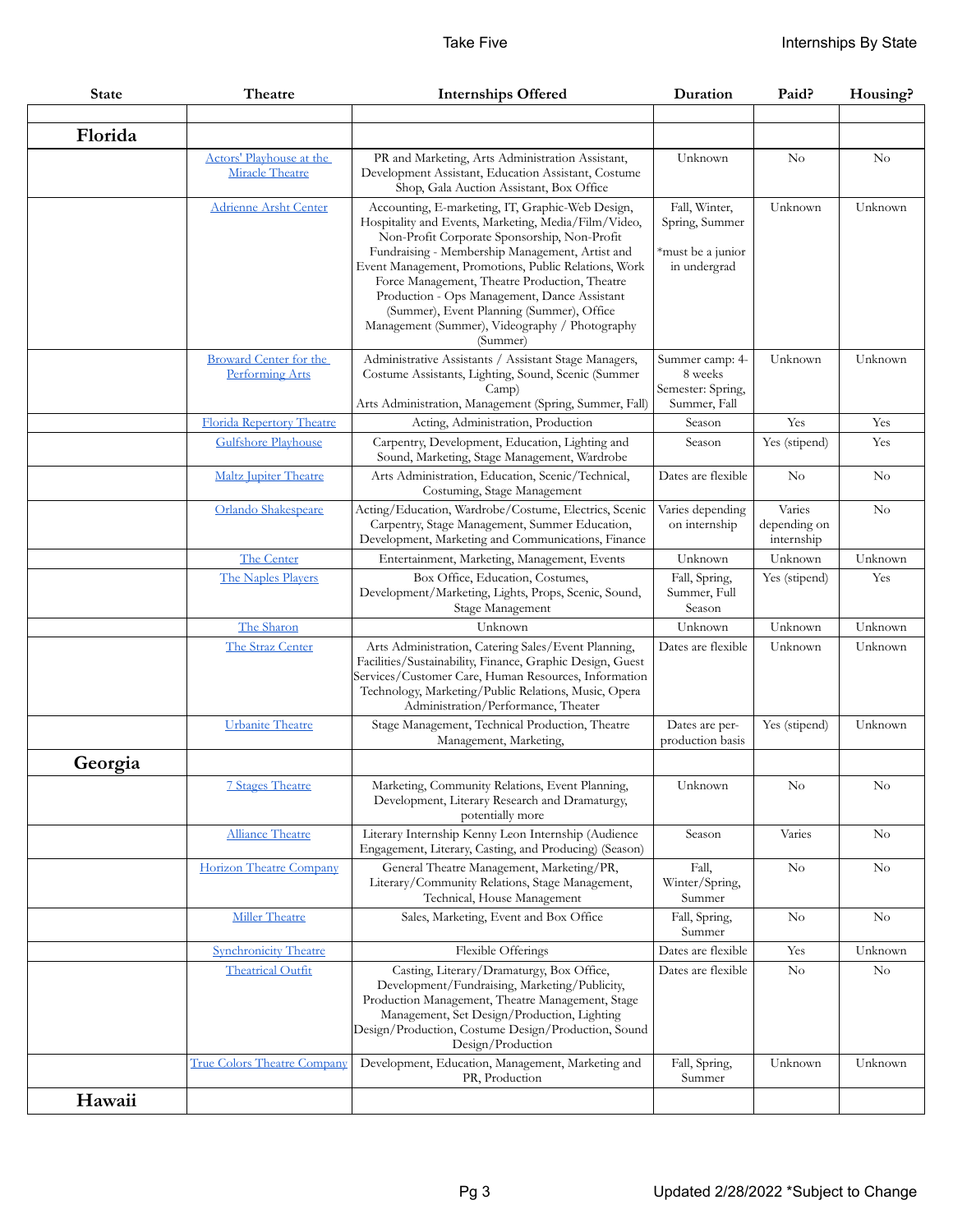| <b>State</b> | Theatre                                      | <b>Internships Offered</b>                                                                                                                                                                                       | Duration                          | Paid?         | Housing? |
|--------------|----------------------------------------------|------------------------------------------------------------------------------------------------------------------------------------------------------------------------------------------------------------------|-----------------------------------|---------------|----------|
|              | Hawaii Performing Arts<br>Festival           | Artistic Administration, Production Assistant/ Company<br>Driver                                                                                                                                                 | Week in Summer                    | Yes (stipend) | Yes      |
|              | Honolulu Theatre for Youth                   | Not specified                                                                                                                                                                                                    | Unknown                           | Unknown       | Unknown  |
|              | Maui Academy of Performing<br><u>Arts</u>    | Scenic Construction/Assistant Technical Direction,<br>Scenic Painting, Properties, Stage Management, Arts<br>Administration, Directing, Teaching, Marketing, Custom<br>Internship                                | Summer                            | Yes (stipend) | Yes      |
| Idaho        |                                              |                                                                                                                                                                                                                  |                                   |               |          |
| Illinois     |                                              |                                                                                                                                                                                                                  |                                   |               |          |
|              | <b>Alvin Ailey American Dance</b><br>Theater | Marketing, Development, Special Events, Public<br>Relations, Ailey Arts in Education and Community<br>Programs, Ailey School, Finance, Information<br>Technology, Production, The Ailey Extension                | Varies                            | $\rm No$      | No       |
|              | <b>Auditorium Theatre</b>                    | Marketing/Publicity, Development, Arts Administration,<br>Operations                                                                                                                                             | Fall, Spring,<br>Summer           | Unknown       | No       |
|              | Aurora Civic Center                          | Not specified                                                                                                                                                                                                    | Unknown                           | No            | No       |
|              | <b>BAM</b> Theatre                           | Broadway Workshop Series, Youth Theatre Maintstage                                                                                                                                                               | Summer                            | Unknown       | Unknown  |
|              | <b>Black Ensemble Theatre</b>                | Administrative, Casting                                                                                                                                                                                          | 3 months                          | Yes (stipend) | No       |
|              | Chicago Shakespeare Theatre                  | Not specified                                                                                                                                                                                                    | Unknown                           | Unknown       | Unknown  |
|              | <b>First Folio Theatre</b>                   | Acting, Production Assistant                                                                                                                                                                                     | Unknown                           | Unknown       | Unknown  |
|              | Goodman Theatre                              | Stage Management, Casting, Development/Fundraising,<br>Education and Community Engagement, Literary<br>Management and Dramaturgy, PR/Publicity, Marketing,<br>Production Management, Costumes, Sound, Properties | Fall, Spring,<br>Summer           | Yes (stipend) | No       |
|              | Illinois Shakespeare Festival                | Acting, Company Management, Electrics/Lighting,<br>Props, Scenic Art/Paint Shop, Scene Shop/Carpentry,<br>Sound, Stage Management                                                                                | Summer                            | No            | Yes      |
|              | Oak Park Festival Theatre                    | Inclusive Theater Internship                                                                                                                                                                                     | Summer                            | Yes (stipend) | No       |
|              | <b>Porchlight Music Theatre</b>              | Education and Outreach, Development and Special<br>Events, Marketing and Public Relations, Artistic and<br>Casting, Arts Administration                                                                          | Fall, Spring,<br>Summer           | Unknown       | No       |
|              | Remy Bumppo                                  | Special Events, Marketing/Graphic Design, Casting,<br>Artistic, Arts Administration                                                                                                                              | Varies                            | Yes (stipend) | $\rm No$ |
|              | <b>Rivendell Theatre Ensemble</b>            | Not specified                                                                                                                                                                                                    | 12 weeks                          | $\rm No$      | No       |
|              | <b>Steppenwolf Theatre Company</b>           | Artistic/Casting, Development, Education, LookOut<br>Producing, Marketing/Publicity, Production<br>Management, School at Steppenwolf, Theatre<br>Management                                                      | Summer                            | Yes (stipend) | $\rm No$ |
|              | <b>TimeLine Theatre Company</b>              | Artistic Administration, Production,<br>Marketing/Administration                                                                                                                                                 | Fall,<br>Winter/Spring,<br>Summer | No            | $\rm No$ |
|              | <b>Writers Theatre</b>                       | Artistic/Education, Literary Management/Dramaturgy,<br>Advancement/Special Events,<br>Marketing/Communications, Operations/Facilities                                                                            | Fall,<br>Winter/Spring,<br>Summer | Yes (stipend) | No       |
| Indiana      |                                              |                                                                                                                                                                                                                  |                                   |               |          |
|              | <b>IN Performing Arts Initiative</b>         | Marketing and Promotions, Community Engagment/<br>Group Sales, Audience Services, Production,<br>Performance Tech, Props Master, Assistant Stage<br>Management,                                                  | Summer                            | Unknown       | Unknown  |
|              | <b>Indiana Repertory Theatre</b>             | Not specified                                                                                                                                                                                                    | Unknown                           | $\rm No$      | No       |
|              | Indianapolis Opera                           | Education, Marketing, Development/Fundraising                                                                                                                                                                    | Fall, Spring,<br>Summer           | No            | No       |
|              | The Center for the Performing<br>Arts        | Video Production, Marketing, Graphic Design,<br>Production Audio                                                                                                                                                 | Unknown                           | No            | Unknown  |
|              | Wagon Wheel Theatre                          | Production, Assistant Stage Manager, Wigs/Makeup                                                                                                                                                                 | Summer                            | Yes (stipend) | $\rm No$ |
| Iowa         |                                              |                                                                                                                                                                                                                  |                                   |               |          |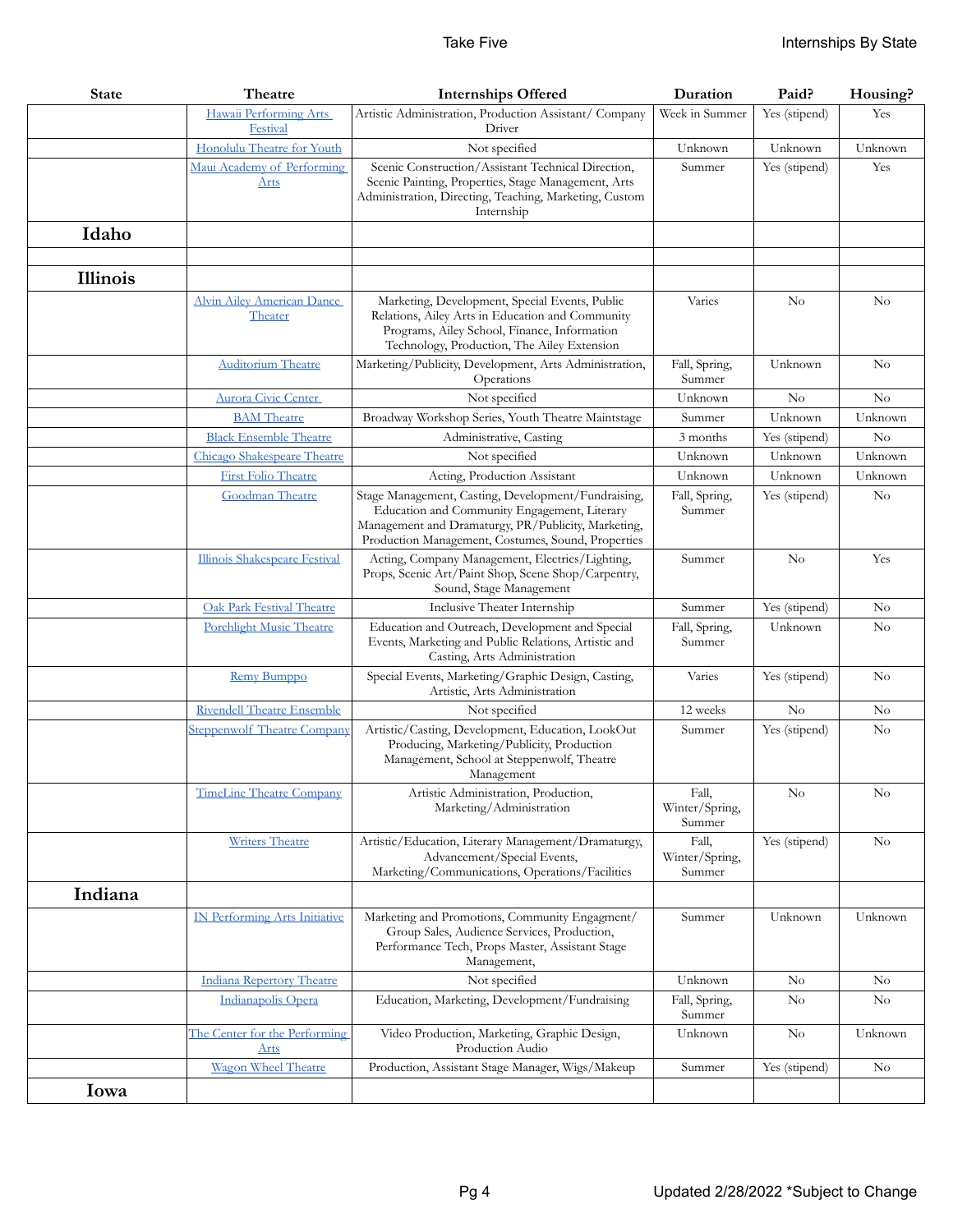| <b>State</b>         | Theatre                            | <b>Internships Offered</b>                                                                                                                                                          | Duration                             | Paid?                                      | Housing?              |
|----------------------|------------------------------------|-------------------------------------------------------------------------------------------------------------------------------------------------------------------------------------|--------------------------------------|--------------------------------------------|-----------------------|
|                      | Des Moines Metro Opera             | Stage Operations, Carpentry, Paint, Properties,<br>Wardrobe, Electrics, Sound, Hair and Makeup, Company<br>Management, Development, Digital Media and<br>Marketing, Patron Services | Summer                               | Yes (stipend)                              | Yes                   |
|                      | The Playhouse                      | Education Department, Technical Department, Costume<br>Department                                                                                                                   | Summer                               | Unknown                                    | No                    |
|                      | <b>Theatre Cedar Rapids</b>        | Development and Administration Intern, Production<br>Intern, Education Intern                                                                                                       | Fall, Spring,<br>Summer              | Yes (hourly)                               | No                    |
| Kansas               |                                    |                                                                                                                                                                                     |                                      |                                            |                       |
|                      | Music Theatre Wichita              | Administrative, Technical                                                                                                                                                           | Unknown                              | Yes (stipend)                              | No                    |
| Kentucky             |                                    |                                                                                                                                                                                     |                                      |                                            |                       |
|                      | <b>AthensWest Theatre Company</b>  | Administration, Acting, Design and Production, Stage<br>Management, Artistic                                                                                                        | Unknown                              | Unknown                                    | Unknown               |
|                      | Lexington Children's Theatre       | Arts Administration, Costume Technology, Education,<br>Production, Stage Management                                                                                                 | Year                                 | Unknown                                    | Unknown               |
|                      | Lexington Opera House              | Marketing/Public Relations, Operations/Event Services                                                                                                                               | Dates are flexible                   | No (must be<br>done for<br>college credit) | No                    |
|                      | <b>StageOne Family Theatre</b>     | Education, Marketing, Administrative, Production                                                                                                                                    | Unknown                              | Unknown                                    | Unknown               |
| Louisiana            |                                    |                                                                                                                                                                                     |                                      |                                            |                       |
|                      | <b>Southern Repertory Theatre</b>  | Teaching Artist, Performer, Stage Manager, Creator,<br>Producer                                                                                                                     | Summer                               | Yes (stipend)                              | $\rm No$              |
| Maine                |                                    |                                                                                                                                                                                     |                                      |                                            |                       |
|                      | Maine State Music Theatre          | Company Management, Theatre Administration,<br>Performance, Costumes, Electrics, Paints/Scenic, Sound,<br>Stage Operations/Deck Crew, Wardrobe                                      | Summer                               | Yes (stipend)                              | Yes                   |
|                      | Penobscot Theatre Company          | Artistic, Production, Managing Director, Management,<br>Education                                                                                                                   | Summer                               | Unknown                                    | Unknown               |
|                      | <b>Portland Stage Company</b>      | Carpentry, Costumes/Wardrobe, Electrics/Sound, Stage<br>Management, Directing/Dramaturgy, Education,<br>Company Management                                                          | Season, Summer                       | Yes (stipend)                              | Yes                   |
|                      | The Public Theatre                 | Directing, Stage Management, Acting                                                                                                                                                 | 4-5 weeks                            | Yes (stipend)                              | Case by case<br>basis |
|                      | Theatre at Monmouth                | Not specified                                                                                                                                                                       | Summer                               | Yes (stipend)                              | Yes                   |
| Maryland             |                                    |                                                                                                                                                                                     |                                      |                                            |                       |
|                      | <b>Classic Theatre of Maryland</b> | Acting, Stage Management, Technical Theatre, Design,<br>Production (Apprenticeships)                                                                                                | Unknown                              | Unknown                                    | Unknown               |
|                      | <u>Everyman Theatre</u>            | Unknown                                                                                                                                                                             | Unknown                              | Unknown                                    | Unknown               |
|                      | Maryland Ensemble Theatre          | Production, Non-Profit Management, Marketing,<br>Development, Theatre Education                                                                                                     | Dates are flexible                   | $\rm No$                                   | $\rm No$              |
|                      | Weinberg Center for the Arts       | Arts Marketing and Development                                                                                                                                                      | Fall, Spring,<br>Summer              | $\rm No$                                   | No                    |
| <b>Massachusetts</b> |                                    |                                                                                                                                                                                     |                                      |                                            |                       |
|                      | <b>Actors Shakespeare Project</b>  | Theatre Production, Artistic Operations, Stage<br>Management, Design, Development/Fundraising,<br>Marketing, Event Planning, Education/Advocacy,<br>Directing                       | Semester or<br>Show-by-Show<br>Basis | Unknown                                    | Unknown               |
|                      | <b>American Repertory Theatre</b>  | Education, Community Engagement, Access and Equity,<br>Marketing, Public Relations, Graphic Design,<br>Fundraising/Development, Production, Design                                  | Fall, Spring,<br>Summer              | $\rm No$                                   | No                    |
|                      | <b>Apollinaire Theatre Company</b> | Stage Management, Design                                                                                                                                                            | Summer                               | Yes (stipend)                              | Unknown               |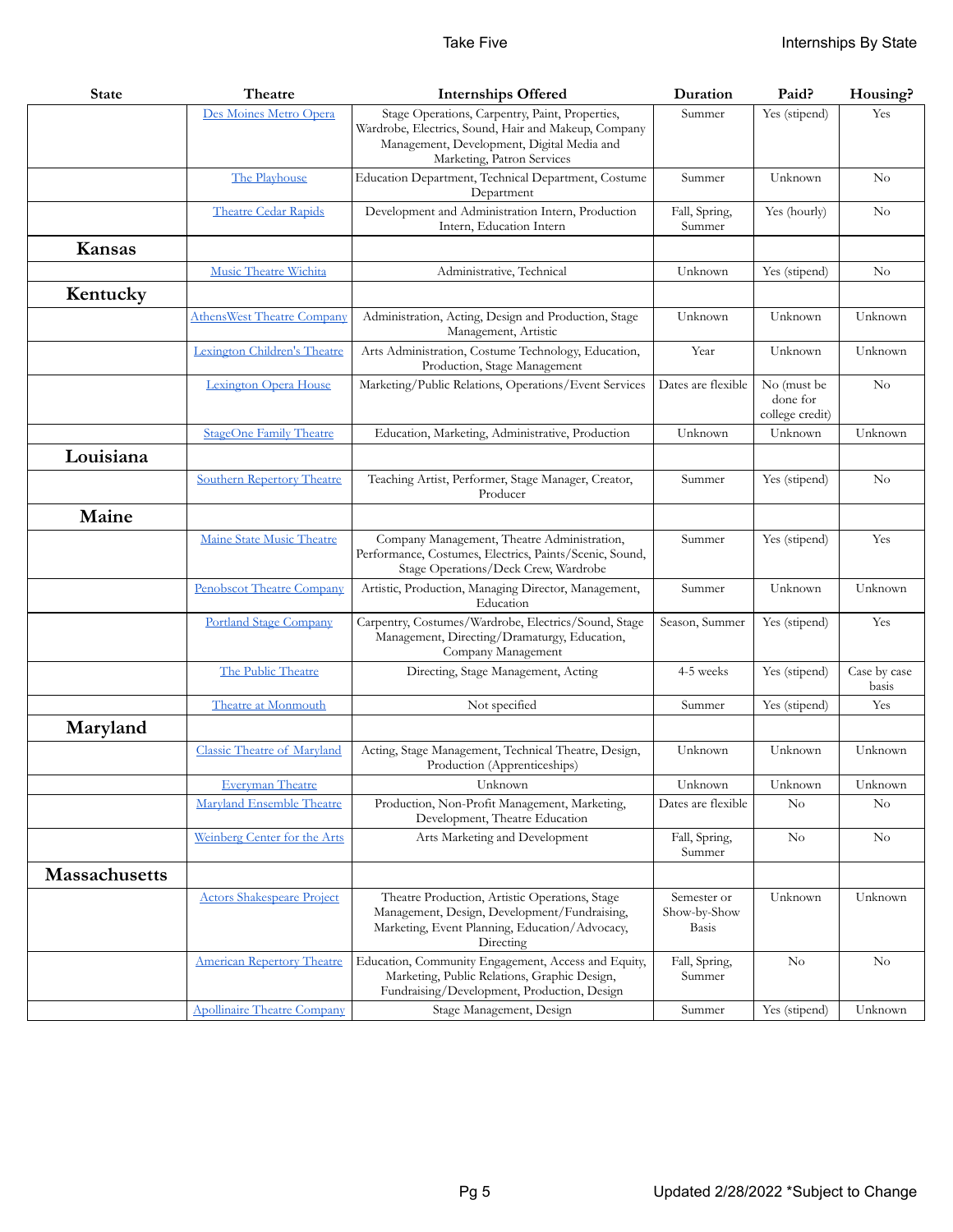| <b>State</b> | Theatre                            | <b>Internships Offered</b>                                                                                                                                                                                                                                                                                                                                                                                                                                                                   | Duration                          | Paid?          | Housing? |
|--------------|------------------------------------|----------------------------------------------------------------------------------------------------------------------------------------------------------------------------------------------------------------------------------------------------------------------------------------------------------------------------------------------------------------------------------------------------------------------------------------------------------------------------------------------|-----------------------------------|----------------|----------|
|              | <b>Barrington Stage Company</b>    | Artistic/Producing, Archives, Special Events and<br>Development, Marketing, Marketing/Videography,<br>Education, Company Management, Box Office, House<br>Management, Production Management/Business,<br>Production Management/Operations, Production<br>Management/Business, Technical Direction, Scenic<br>Carpentry, Properties, Electrics, Audio, Wardrobe,<br>General Production, Scenic Artist, Stage Management,<br>Costume Construction, Costume Shop<br>Management/Design Assistant | Summer                            | Yes            | Yes      |
|              | <b>Berkshire Theatre Group</b>     | Acting, Arts in Education, Carpentry, Scenic Painting,<br>Props, Costumes, Electrics, Sound, Stage Management,<br>Production Management, General Production, Company<br>Management, Finance, General Management, House<br>Management, Marketing Assistant, Ticket Office                                                                                                                                                                                                                     | Fall, Spring,<br>Summer           | Yes (stipend)  | Yes      |
|              | <b>Boch Center</b>                 | Theatre Services                                                                                                                                                                                                                                                                                                                                                                                                                                                                             | Unknown                           | $\rm No$       | Unknown  |
|              | Cape Rep Theatre                   | Artistic, Technical, Administrative                                                                                                                                                                                                                                                                                                                                                                                                                                                          | Varies                            | Unknown        | Unknown  |
|              | <b>Central Square Theatre</b>      | Assistant to the Executive Director, Assistant to the<br>Nora Theatre Company Artistic Director, Assistant to<br>Underground Railway Theater's Artistic Director,<br>Connectivity, Education, Content/Social Media,<br>Development, Finance, Marketing, Front Porch Arts<br>Collective Intern                                                                                                                                                                                                | Season, Summer                    | Unknown        | Unknown  |
|              | <b>Gloucester Stage Company</b>    | Directing, Youth Education, Stage Management,<br>Production Management, Scenic and Technical,<br>Marketing, Development                                                                                                                                                                                                                                                                                                                                                                      | May-October                       | Yes (stipend)  | Yes      |
|              | Jacob's Pillow                     | Archives/Audience Engagement, Community<br>Engagement, Philanthropy/Individual and Institutional<br>Giving, House Management, Marketing/Digital Media,<br>Patron Services, Production, Public Realtions, School<br>Programs, Video Documentation                                                                                                                                                                                                                                             | Summer                            | Yes (stipend)  | Yes      |
|              | <b>Merrimack Repertory Theatre</b> | Administrative Interns                                                                                                                                                                                                                                                                                                                                                                                                                                                                       | Fall, Spring,<br>Summer           | No             | $\rm No$ |
|              | <b>Puppet Showplace Theater</b>    | Marketing, Graphic Design, Development, Education<br>Outreach, Teaching Assistantships, Arts Administration,<br>Production, and more                                                                                                                                                                                                                                                                                                                                                         | 10 weeks                          | N <sub>o</sub> | No       |
|              | Shakespeare & Company              | Not specified                                                                                                                                                                                                                                                                                                                                                                                                                                                                                | 15-16 weeks                       | Unknown        | Unknown  |
|              | <b>SpeakEasy Stage Company</b>     | Arts Administration, Marketing, Production<br>Management, Stage Management                                                                                                                                                                                                                                                                                                                                                                                                                   | Semester                          | No             | $\rm No$ |
|              | The Cape Playhouse                 | Not specified                                                                                                                                                                                                                                                                                                                                                                                                                                                                                | Unknown                           | Unknown        | No       |
|              | The Hanover Theatre                | Marketing and PR, Development Assistant, Graphic<br>Design and Web, Education, Production                                                                                                                                                                                                                                                                                                                                                                                                    | Fall, Spring,<br>Summer           | Unknown        | Unknown  |
|              | Wellfleet Harbor Actors<br>Theatre | Production, Administration, Performance                                                                                                                                                                                                                                                                                                                                                                                                                                                      | Summer:<br>minimum of 12<br>weeks | Yes (stipend)  | Yes      |
|              | <b>Wheelock Family Theatre</b>     | Artistic Intern, Audience Services Intern (Accessibility<br>and Equity), Audience Services Intern (School Outreach<br>and Partnerships), Education Intern (Community<br>Outreach), Education Intern (Teaching and Learning),<br>Development and Special Events Intern, Marketing<br>Intern (Social Media), Marketing Intern (Graphic<br>Design), Marketing Intern (Community Partnerships),<br>Multimedia and Video Intern                                                                   | Fall, Spring,<br>Summer, Season   | No             | No       |
|              | Williamstown Theatre Festival      | Costumes, Properties, Sound, Lighting, Scene Shop,<br>Stage Management, Production Management, Marketing,<br>Literary, Producing, Company Management, Community<br>Works, Development, Business, Audience Engagement,                                                                                                                                                                                                                                                                        | Summer                            | Yes (stipend)  | Yes      |
| Michigan     |                                    |                                                                                                                                                                                                                                                                                                                                                                                                                                                                                              |                                   |                |          |
|              | Kalamazoo Civic Center             | Stage Management, Lighting Design, Sound Design,<br>Scenic Design, Costume Design, Technical Direction                                                                                                                                                                                                                                                                                                                                                                                       | Year                              | Yes (stipend)  | Yes      |
|              | <b>Meadow Brook Theatre</b>        | Costume, Acting, Scene Shop, Prop/Scene Shop,<br>Lighting/ Scene Shop, Stage/Production Management                                                                                                                                                                                                                                                                                                                                                                                           | Season                            | Yes (stipend)  | $\rm No$ |
| Minnesota    |                                    |                                                                                                                                                                                                                                                                                                                                                                                                                                                                                              |                                   |                |          |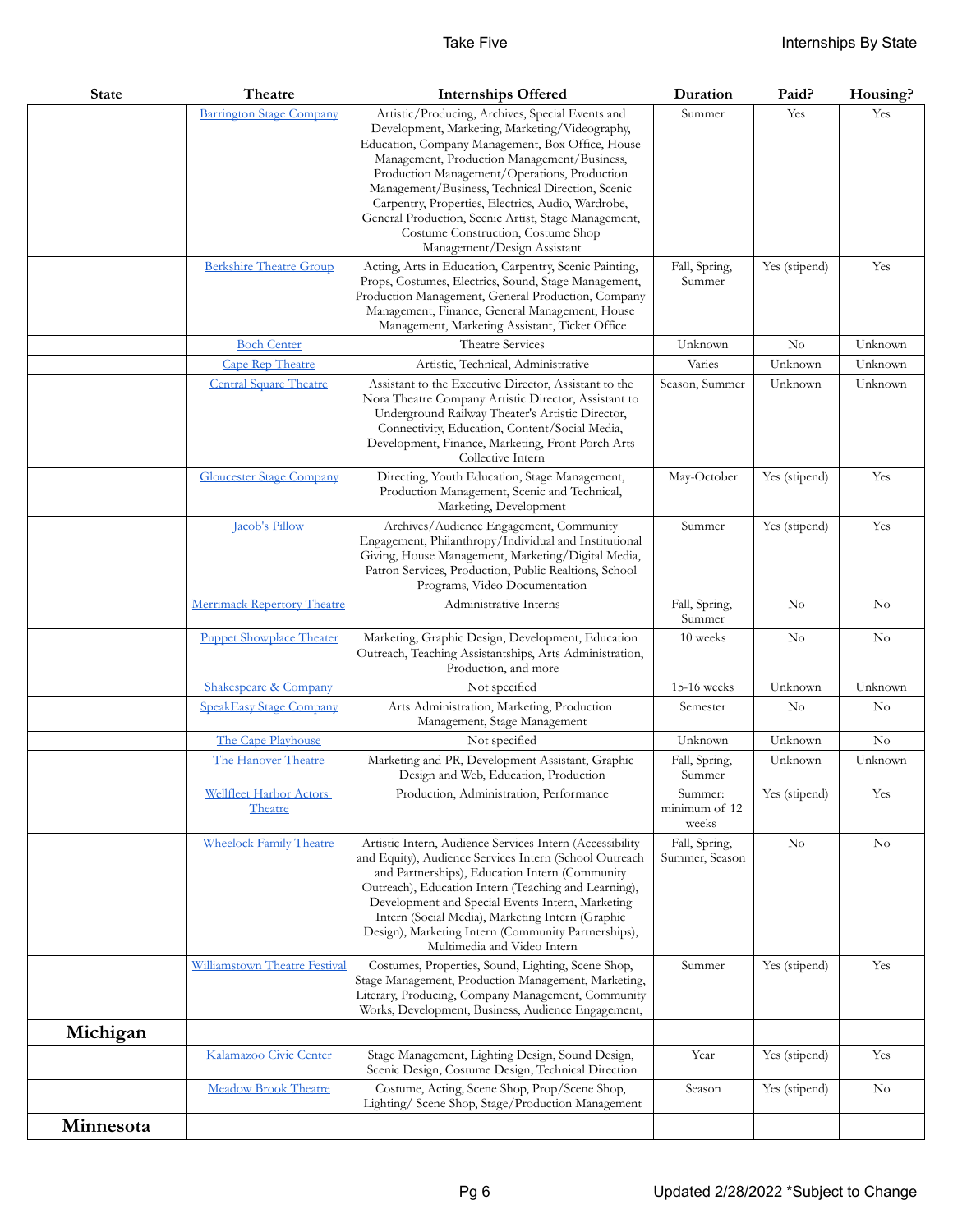| <b>State</b> | Theatre                                                      | <b>Internships Offered</b>                                                                                                                                                                                                                                                                                                                                                                                                                                                                                                                                        | Duration                                  | Paid?                 | Housing?  |
|--------------|--------------------------------------------------------------|-------------------------------------------------------------------------------------------------------------------------------------------------------------------------------------------------------------------------------------------------------------------------------------------------------------------------------------------------------------------------------------------------------------------------------------------------------------------------------------------------------------------------------------------------------------------|-------------------------------------------|-----------------------|-----------|
|              | Children's Theatre Company<br><b>Great River Shakespeare</b> | Assistant Choreographer, Assistant Director, Assistant<br>Lighting Designer, Assistant Sound Board Operator,<br>Assistant Stage Management, Costumes, Electrics,<br>Properties, Sound, Stage Management, Art<br>Administration, Development and Special Events,<br>Education, Finance (Summer), Assistant Lighting<br>Designer, Costume Design, Costume Production,<br>Directing, Music, Paints, Production Management, Props,<br>Stage Management, Education, Graphic Design (Fall,<br>Winter, Spring)<br>Scenic, Lighting, Props, Costume, Sound, Video, Social | Fall, Winter,<br>Spring, Summer<br>Summer | No<br>Yes (hourly)    | No<br>Yes |
|              | Festival                                                     | Media and Marketing, Stage Management, Directing,<br>Artistic Leadership, Dramaturgy and Text Coach,<br>Education and Community Engagement                                                                                                                                                                                                                                                                                                                                                                                                                        |                                           |                       |           |
|              | <b>GREAT</b> Theatre                                         | Scenic, Costumes, Scenic Painting, Electronics, Tech,<br>Lights, Marketing, Fund Development, Education                                                                                                                                                                                                                                                                                                                                                                                                                                                           | Unknown                                   | Unknown               | Unknown   |
|              | <b>History Theatre</b>                                       | Development (Fundraising) Administration,<br>Development (Fundraising) Events, Front of House,<br>Group Sales, Marketing Archive                                                                                                                                                                                                                                                                                                                                                                                                                                  | Dates are flexible                        | No                    | $\rm No$  |
|              | Penumbra Theatre                                             | Not specified                                                                                                                                                                                                                                                                                                                                                                                                                                                                                                                                                     | Summer                                    | Unknown               | Unknown   |
|              | <b>Stages Theatre Company</b>                                | Not specified                                                                                                                                                                                                                                                                                                                                                                                                                                                                                                                                                     | Unknown                                   | Unknown               | Unknown   |
|              | SteppingStone Theatre for<br>Youth                           | Production and Technical Internships                                                                                                                                                                                                                                                                                                                                                                                                                                                                                                                              | Unknown                                   | Unknown               | Unknown   |
| Mississippi  |                                                              |                                                                                                                                                                                                                                                                                                                                                                                                                                                                                                                                                                   |                                           |                       |           |
| Missouri     |                                                              |                                                                                                                                                                                                                                                                                                                                                                                                                                                                                                                                                                   |                                           |                       |           |
|              | Coterie Theatre                                              | Education, Production Assistant,<br>Marketing/Administrative                                                                                                                                                                                                                                                                                                                                                                                                                                                                                                      | Varies                                    | Case by case<br>basis | $\rm No$  |
|              | <b>Kansas City Repertory Theatre</b>                         | Not specified                                                                                                                                                                                                                                                                                                                                                                                                                                                                                                                                                     | Unknown                                   | Unknown               | Unknown   |
|              | Kauffman Center for the<br>Performing Arts                   | Marketing and PR, Marketing and Community Outreach,<br>Volunteer Management, Front of House Operations<br>Management, Facilities Management, Theatre Production                                                                                                                                                                                                                                                                                                                                                                                                   | Fall, Spring,<br>Summer                   | No                    | No        |
|              | Repertory Theatre of St. Louis                               | Digital Marketing                                                                                                                                                                                                                                                                                                                                                                                                                                                                                                                                                 | Unknown                                   | Yes                   | No        |
|              | St. Louis Shakespeare Festival                               | Arts Administration, Development and Events,<br>Education and Community Programming, Marketing and<br>Communications, Festival Operations, House<br>Management                                                                                                                                                                                                                                                                                                                                                                                                    | $10-14$ weeks                             | Varies                | Unknown   |
|              | <b>Stages St. Louis</b>                                      | Education, Stage Management, Producing                                                                                                                                                                                                                                                                                                                                                                                                                                                                                                                            | Unknown                                   | Yes                   | No        |
|              | <b>Starlight Theatre</b>                                     | Accounting, Community Engagement, Donor Relations,<br>Graphic Design, Information Systems,<br>Landscaping/Grounds, Multimedia, Operations,<br>Production Management, Public Relations, Sales and<br>Marketing                                                                                                                                                                                                                                                                                                                                                     | Summer                                    | Unknown               | $\rm No$  |
|              | <b>Stray Dog Theatre</b>                                     | Scenic Art, Carpentry, Lighting, Costume Design,<br>Production Management, Stage Management, Business,<br>Directing                                                                                                                                                                                                                                                                                                                                                                                                                                               | Show by Show<br><b>Basis</b>              | No                    | No        |
|              | The Muny                                                     | Arts Management, Automation, Carpentry,<br>Development, Directing, Electrician, Graphic Design,<br>Lighting Design, Materials Coordinator, Music Direction,<br>Production Management, Props Carpentry, Scenic<br>Design, Scenic Paint, Sound Technician, Stage<br>Management Assistant, Video Design, Wardrobe, Wig<br>and Makeup Design,                                                                                                                                                                                                                         | Summer                                    | Yes                   | $\rm No$  |
|              | <b>Unicorn</b> Theatre                                       | Administrative, Development, Literary, Marketing and<br>PR, Production                                                                                                                                                                                                                                                                                                                                                                                                                                                                                            | Unknown                                   | N <sub>o</sub>        | No        |
| Montana      |                                                              |                                                                                                                                                                                                                                                                                                                                                                                                                                                                                                                                                                   |                                           |                       |           |
|              | <b>Alpine Theatre Project</b>                                | Scenic/Carpentry, Lighting/Electrics,<br>Costume/Wardrobe, Props, Sound, Administrative, Box<br>Office/House Management, Acting                                                                                                                                                                                                                                                                                                                                                                                                                                   | Summer                                    | Yes (stipend)         | No        |
|              | <b>Grandstreet Theatre</b>                                   | Artistic, Technical, Marketing, Production                                                                                                                                                                                                                                                                                                                                                                                                                                                                                                                        | Year                                      | Yes (stipend)         | Yes       |
|              | Montana Actors' Theatre                                      | Not specified                                                                                                                                                                                                                                                                                                                                                                                                                                                                                                                                                     | Summer                                    | Unknown               | Unknown   |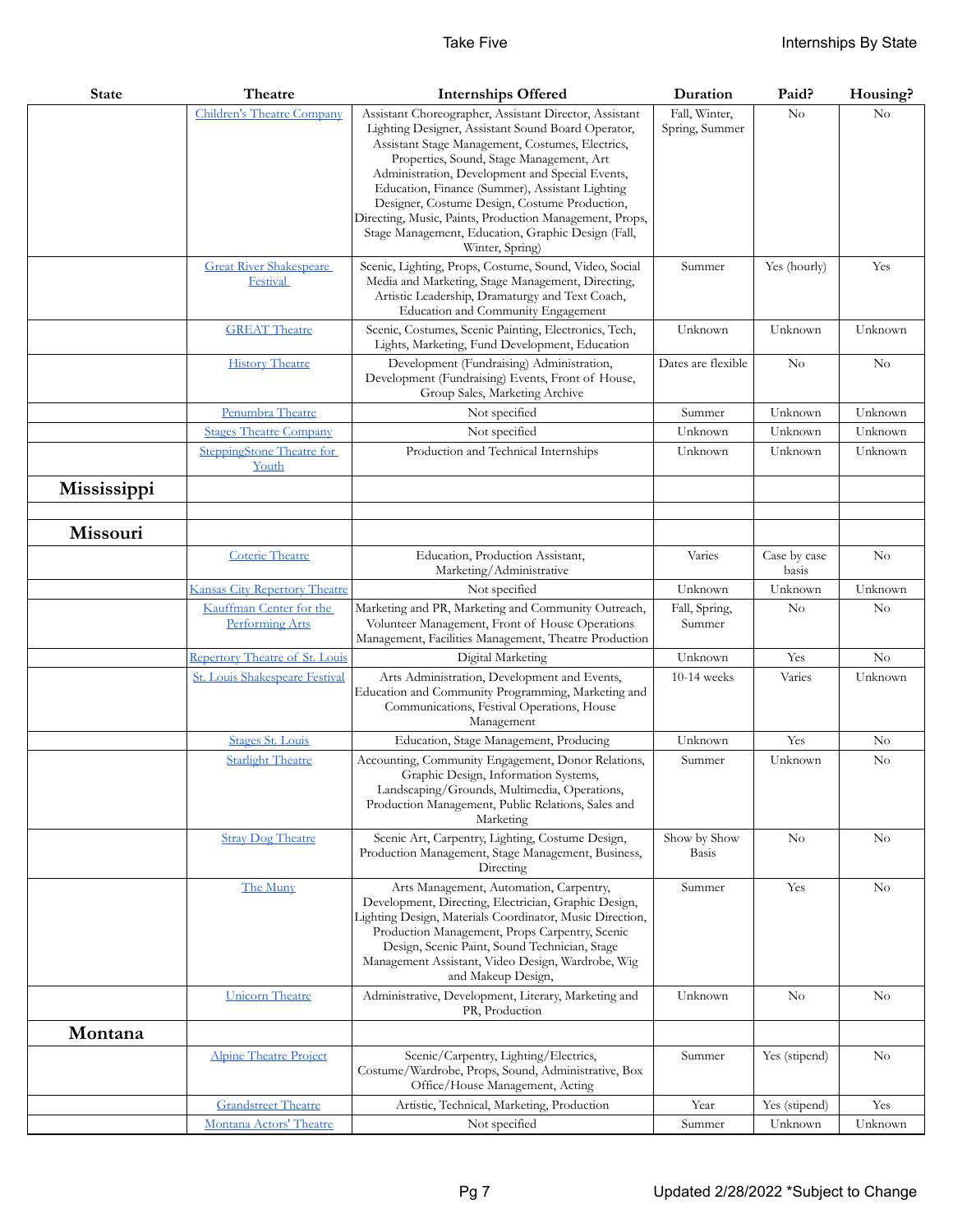| <b>State</b>      | Theatre                                         | <b>Internships Offered</b>                                                                                                                                                                                                                                                                                                                                                                                                                                                                                                  | Duration                                                                        | Paid?         | Housing?       |
|-------------------|-------------------------------------------------|-----------------------------------------------------------------------------------------------------------------------------------------------------------------------------------------------------------------------------------------------------------------------------------------------------------------------------------------------------------------------------------------------------------------------------------------------------------------------------------------------------------------------------|---------------------------------------------------------------------------------|---------------|----------------|
| Nebraska          |                                                 |                                                                                                                                                                                                                                                                                                                                                                                                                                                                                                                             |                                                                                 |               |                |
|                   | <b>Omaha Performing Arts</b>                    | Accounting, Box Office Management/Ticketing,<br>Community Engagement, Development, Education,<br>Human Resources, Information Technology, Marketing,<br>Operations, Programming, Public Relations, Special<br>Events, Technical Theater Services, Volunteer Services                                                                                                                                                                                                                                                        | 12 weeks                                                                        | Unknown       | Unknown        |
|                   | The Rose Theatre                                | Theatre Education                                                                                                                                                                                                                                                                                                                                                                                                                                                                                                           | Summer                                                                          | Yes (stipend) | Yes            |
| Nevada            |                                                 |                                                                                                                                                                                                                                                                                                                                                                                                                                                                                                                             |                                                                                 |               |                |
|                   | <b>Super Summer Theatre</b>                     | Scenery Carpenters, Lighting, Audio, Theatre and Stage<br>Management, Stage Hands                                                                                                                                                                                                                                                                                                                                                                                                                                           | Summer                                                                          | Unknown       | Unknown        |
| New Hampshire     |                                                 |                                                                                                                                                                                                                                                                                                                                                                                                                                                                                                                             |                                                                                 |               |                |
|                   | <b>NCCA's Jean's Playhouse</b>                  | Costumes, Props and Paints                                                                                                                                                                                                                                                                                                                                                                                                                                                                                                  | Summer                                                                          | Yes (stipend) | Yes            |
| New Jersey        |                                                 |                                                                                                                                                                                                                                                                                                                                                                                                                                                                                                                             |                                                                                 |               |                |
|                   | <b>Bergen Performing Arts</b><br>Center         | Performing Arts School, Programming and Marketing,<br>Development, Box Office                                                                                                                                                                                                                                                                                                                                                                                                                                               | Unknown                                                                         | Unknown       | Unknown        |
|                   | <b>Centenary Stage Company</b>                  | Theatre Intern                                                                                                                                                                                                                                                                                                                                                                                                                                                                                                              | Season                                                                          | Yes (stipend) | Unknown        |
|                   | <b>Crossroads Theatre Company</b>               | Not specified                                                                                                                                                                                                                                                                                                                                                                                                                                                                                                               | Fall, Spring,<br>Summer                                                         | Unknown       | $\rm No$       |
|                   | Levoy Theatre                                   | Not specified                                                                                                                                                                                                                                                                                                                                                                                                                                                                                                               | Unknown                                                                         | Unknown       | Unknown        |
|                   | Luna Stage Company                              | General Administration, Literary, Marketing/Public<br>Relations, Technical Production                                                                                                                                                                                                                                                                                                                                                                                                                                       | Season                                                                          | Unknown       | Unknown        |
|                   | <b>Mayo Performing Arts Center</b>              | Arts Administration, Education & Performing Arts<br>School, Marketing, Public Relations & Photography,<br>Development & Fundraising, Operations & House<br>Management, Production.                                                                                                                                                                                                                                                                                                                                          | Unknown                                                                         | $\rm No$      | $\rm No$       |
|                   | Old Library Theatre                             | Not specified (high school only)                                                                                                                                                                                                                                                                                                                                                                                                                                                                                            | Fall, Spring,<br>Summer                                                         | Yes           | N <sub>o</sub> |
|                   | Paper Mill Playhouse                            | Not specified                                                                                                                                                                                                                                                                                                                                                                                                                                                                                                               | Unknown                                                                         | $\rm No$      | No             |
|                   | Premiere Stages at Kean                         | Production, Stage Management, Theatre Management,<br>Artistic/Literary, Box Office/Marketing,<br>Education/Audience Engagement (Summer),<br>Literary/Arts Administration (Fall, Spring)                                                                                                                                                                                                                                                                                                                                     | Summer, (Fall and<br>Spring only<br>availabe to Kean<br>University<br>students) | Yes (stipend) | Yes            |
|                   | <b>State Theatre</b>                            | Marketing/PR, Development, Capital Campaign,<br>Graphic Design                                                                                                                                                                                                                                                                                                                                                                                                                                                              | Unknown                                                                         | $\rm No$      | $\rm No$       |
|                   | <b>Surflight Theatre</b>                        | Stage Management, Electrics, Properties, Costuming,<br>Scenic Shop, Arts Management, Box Office                                                                                                                                                                                                                                                                                                                                                                                                                             | Summer                                                                          | Yes (stipend) | Yes            |
|                   | The Shakespeare Theatre of<br><b>New Jersey</b> | Business Management, Company Management,<br>Development/Fundraising, General Theatre<br>Administration, Marketing & Public Relations, Box<br>Office & Patron Services, Photography/Media, Costume<br>Construction & Design, Lighting Tech & Design,<br>Production Management, Properties, Scenic Construction<br>& Design, Scenic Painting, Sound Tech & Design, Stage<br>Management, Technical Direction, Tour Management,<br>Wardrobe/Wigs, Artistic/Casting, Directing,<br>Dramaturgy/Education Admin, Education, Acting | Fall, Spring,<br>Summer                                                         | Yes (stipend) | Yes            |
|                   | The Strand Center for the Arts                  | Not specified                                                                                                                                                                                                                                                                                                                                                                                                                                                                                                               | Unknown                                                                         | No            | No             |
|                   | <b>Two River Theatre</b>                        | <b>Box Office</b>                                                                                                                                                                                                                                                                                                                                                                                                                                                                                                           | Unknown                                                                         | Unknown       | Unknown        |
| <b>New Mexico</b> |                                                 |                                                                                                                                                                                                                                                                                                                                                                                                                                                                                                                             |                                                                                 |               |                |
|                   | Santa Fe Opera                                  | Community Engagement, Donor Relations, Opera Club<br>Steward, Business Office, Marketing, Media and PR,<br>Orchestra Library, Production Management                                                                                                                                                                                                                                                                                                                                                                         | Summer                                                                          | Yes (hourly)  | Yes            |
|                   | The Lensic Performing Arts<br>Center            | Technical Theatre (geared toward high school students)                                                                                                                                                                                                                                                                                                                                                                                                                                                                      | Summer                                                                          | Unknown       | N <sub>0</sub> |
| New York          |                                                 |                                                                                                                                                                                                                                                                                                                                                                                                                                                                                                                             |                                                                                 |               |                |
|                   | <b>Adirondack Theatre Festival</b>              | Administration, Production Assistants, Artistic,<br>Carpentry, Electrics, Sound, Props, Paint, Wardrobe                                                                                                                                                                                                                                                                                                                                                                                                                     | Summer                                                                          | Yes           | Yes            |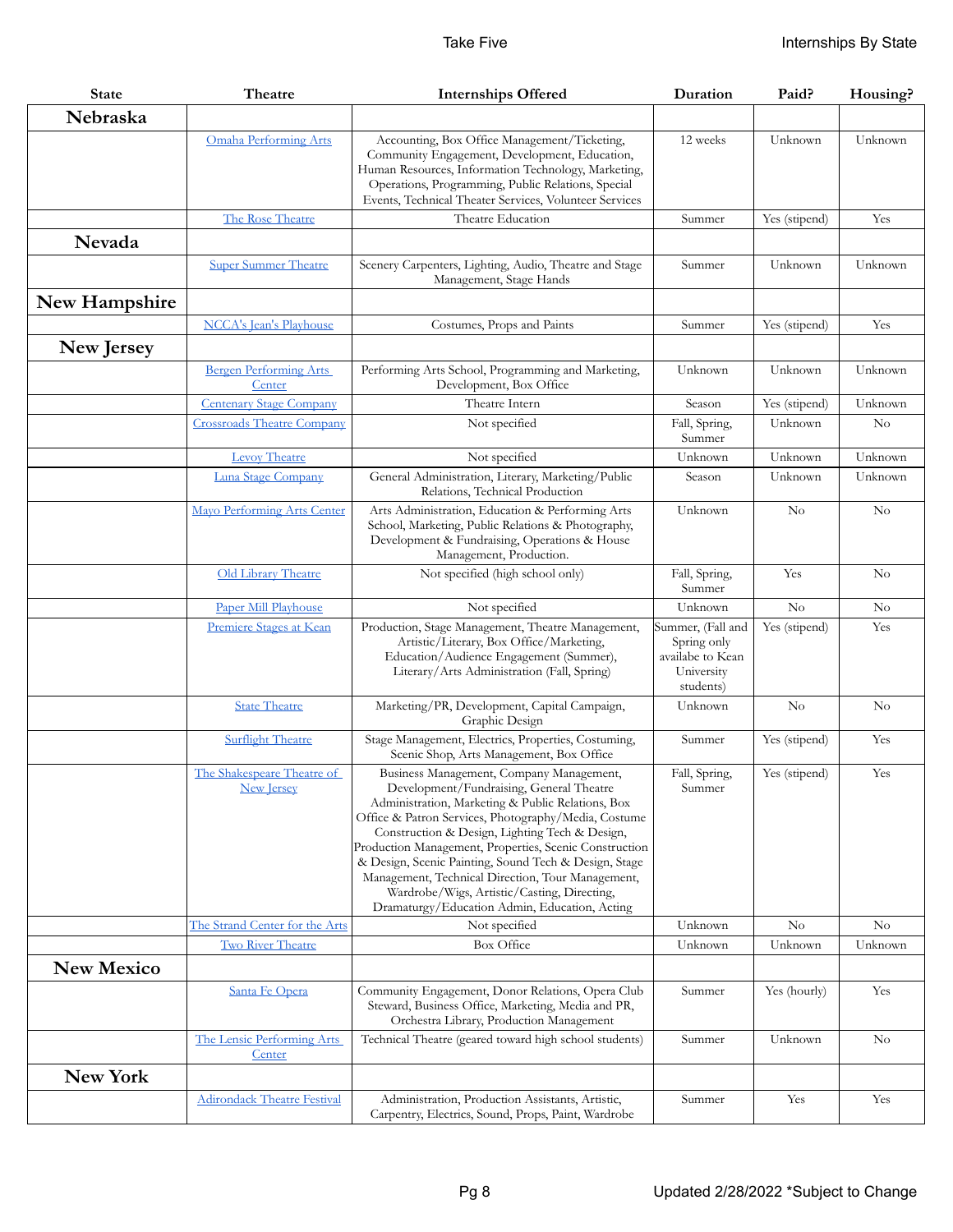| <b>State</b> | Theatre                                  | <b>Internships Offered</b>                                                                                                                                                                                                                                                                                                                                                                                                                                    | Duration                          | Paid?                 | Housing?              |
|--------------|------------------------------------------|---------------------------------------------------------------------------------------------------------------------------------------------------------------------------------------------------------------------------------------------------------------------------------------------------------------------------------------------------------------------------------------------------------------------------------------------------------------|-----------------------------------|-----------------------|-----------------------|
|              | <b>Alliance of Resident Theatres</b>     | Development, Programs                                                                                                                                                                                                                                                                                                                                                                                                                                         | Fall, Spring,<br>Summer           | Unknown               | Unknown               |
|              | <b>Amas Musical Theatre</b>              | Arts Administration, Technical/Production, Education<br>Programming                                                                                                                                                                                                                                                                                                                                                                                           | Unknown                           | $\rm No$              | $\rm No$              |
|              | <b>American Ballet Theatre</b>           | Executive Office, Marketing, Education and Training,<br>Institutional Support, Major Gifts, Membership, Patron<br>Services, Education Media, National Training<br>Curriculum, Special Events, Finance, JKO School                                                                                                                                                                                                                                             | Fall, Spring,<br>Summer           | Yes (stipend)         | $\rm No$              |
|              | <b>Bay Street Theater</b>                | Costume, Lighting, Carpentry, Props, Scenic Artist,<br>Sound Design, Development and Hospitality, Education,<br>Marketing                                                                                                                                                                                                                                                                                                                                     | Summer                            | Yes (stipend)         | Yes                   |
|              | <b>Brooklyn Academy of Music</b>         | Not specified                                                                                                                                                                                                                                                                                                                                                                                                                                                 | Unknown                           | Unknown               | Unknown               |
|              | <b>Cortland Repertory Theatre</b>        | Scenery/Properties, Assistant Stage Manager/Assistant<br>Company Manager, Costume Shop, Performance                                                                                                                                                                                                                                                                                                                                                           | Summer                            | Yes (stipend)         | Yes                   |
|              | Dixon Place                              | Technical, Administrative, Artistic and Archives, Graphic<br>Design, Marketing, PR and Social Media                                                                                                                                                                                                                                                                                                                                                           | Fall, Winter,<br>Summer           | Yes (stipend)         | No                    |
|              | <b>Gateway Playhouse</b>                 | Carpentry, Electrics, Wardrobe, Lighting, Sound, Props,<br>Wigs, Costumes                                                                                                                                                                                                                                                                                                                                                                                     | Summer                            | Yes (stipend)         | Yes                   |
|              | <b>Glimmerglass Festival</b>             | Unknown                                                                                                                                                                                                                                                                                                                                                                                                                                                       | Summer                            | Unknown               | Unknown               |
|              | <b>Hangar Theatre</b>                    | Production, Administrative                                                                                                                                                                                                                                                                                                                                                                                                                                    | Summer                            | Case by case<br>basis | Case by case<br>basis |
|              | <b>HERE</b> Theatre                      | Dramaturgy, Programming, Marketing, General<br>Management/Administration, Video Production,<br>Development, Performance Technical, Production                                                                                                                                                                                                                                                                                                                 | Unknown                           | Unknown               | Unknown               |
|              | Hudson Valley Shakespeare<br>Festival    | Stage Management, Lighting: Electrics and Design,<br>Sound, Company Management, Costume, Props,<br>Development, Education, Media and Marketing                                                                                                                                                                                                                                                                                                                | Summer                            | Yes (stipend)         | Yes                   |
|              | Manhattan Theatre Club                   | Business, Casting, Company Management, Development<br>- Individual Giving Focus, Development - Special Events<br>Focus, Literary, Marketing, Production Management<br>Stargate Theatre (Summer only)<br>Education (Fall and Spring only)                                                                                                                                                                                                                      | Fall, Spring,<br>Summer           | Yes (stipend)         | No                    |
|              | Opera Saratoga                           | Production Interns for All Departments                                                                                                                                                                                                                                                                                                                                                                                                                        | Summer                            | Unknown               | Unknown               |
|              | Park Playhouse                           | Carpentry, Costuming, Audio Engineering, Electrics,<br>Stage Management/Production Assistants, Production<br>Assistants/Teaching Artists, Box Office, Administrative<br>Assistants, House Management                                                                                                                                                                                                                                                          | Summer                            | Case by case<br>basis | Unknown               |
|              | <b>Proctors Collaborative</b>            | Accounting, Company/Production Management,<br>Dramaturgy, Education and Community Outreach,<br>Graphic Design, Information Technology, Marketing -<br>Account Management, Marketing - Copywriting,<br>Marketing - Public Relations, Marketing - Social Media,<br>Non-Profit Management, Programming, Special Events<br>and Fundraising, Technical and Production, Television<br>Production (Fall, Spring, Summer)<br>Dance, Acting, Production, Film (Summer) | Fall, Spring,<br>Summer           | N <sub>o</sub>        | No                    |
|              | <b>Primary Stages</b>                    | Artistic, Company Management, Development and<br>Special Events, Education, Marketing, Oral History<br>Project                                                                                                                                                                                                                                                                                                                                                | Fall,<br>Winter/Spring,<br>Summer | Yes (stipend)         | No                    |
|              | <b>Rising Sun Performance</b><br>Company | Arts Administration: General, Company & Business<br>Management, Fundraising & Development, Publicity &<br>Audience Development, Box Office Operations, Special<br>Events, Costume Design, Scenic Design, Sound Design,<br>Lighting Design, Properties, Dramaturgy and Literary<br>Management, Casting and Direction, Programming and<br>Curation, Stage and Production Management, Wardrobe,<br>Set Construction, Run Crew, Board Operation                   | 3, 6, 12 months                   | $\rm No$              | No                    |
|              | Roundabout Theatre Company               | Artistic, Development, Education, Finance, General<br>Management, Human Resources, Information<br>Technology, Marketing                                                                                                                                                                                                                                                                                                                                       | Summer                            | Yes (hourly)          | No                    |
|              | Saratoga Performing Arts<br>Center       | Development, Digital Marketing, Administration,<br>Communications, Programming                                                                                                                                                                                                                                                                                                                                                                                | Summer                            | Yes                   | Unknown               |
|              | <b>Seagle Festival</b>                   | Technical Intern (info on Offstage Jobs)                                                                                                                                                                                                                                                                                                                                                                                                                      | Summer                            | Yes                   | Yes                   |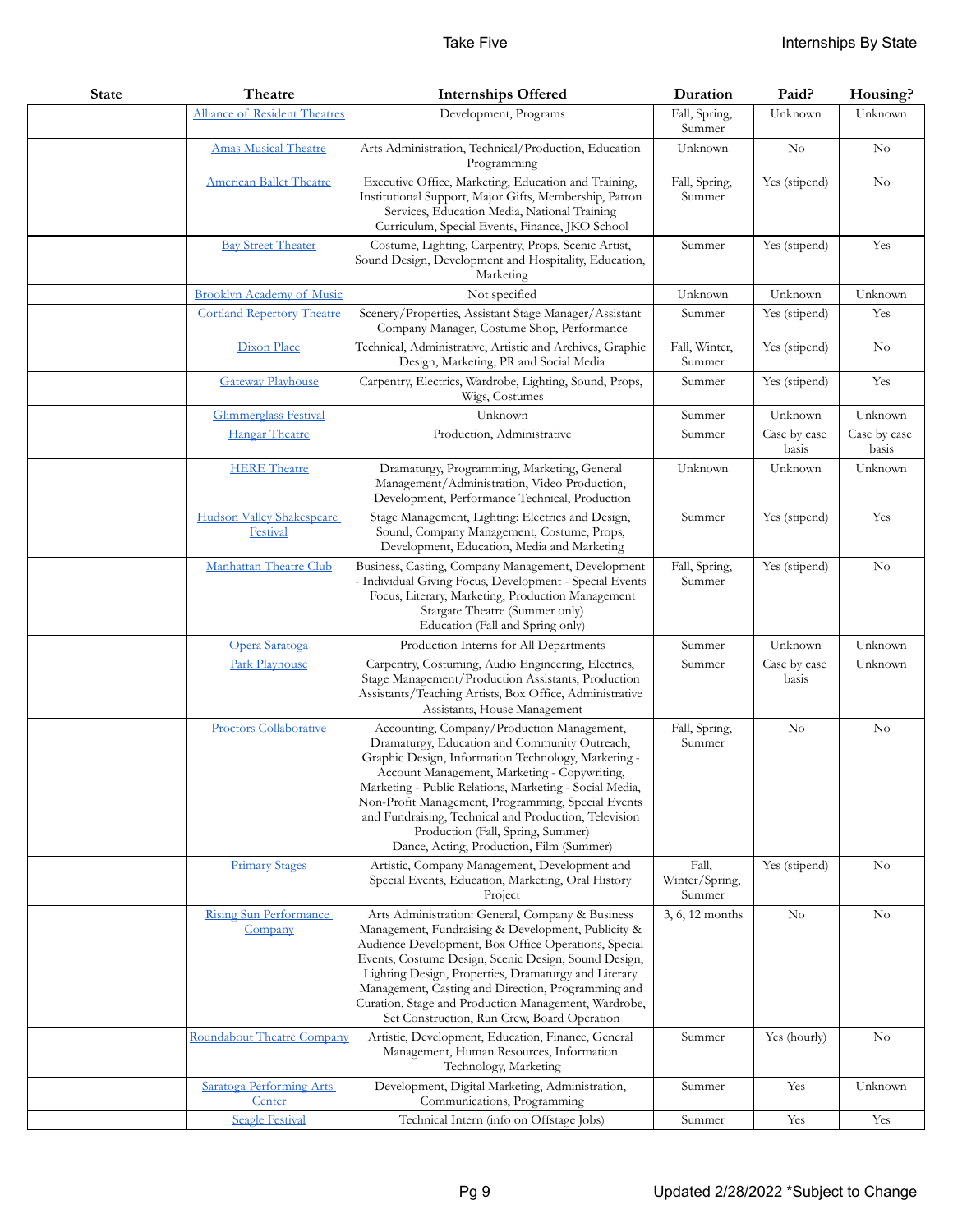| <b>State</b>          | Theatre                                | <b>Internships Offered</b>                                                                                                                                                                                                                                                                                                  | Duration                                        | Paid?         | Housing?      |
|-----------------------|----------------------------------------|-----------------------------------------------------------------------------------------------------------------------------------------------------------------------------------------------------------------------------------------------------------------------------------------------------------------------------|-------------------------------------------------|---------------|---------------|
|                       | Shea's Performing Arts Center          | Administration, Education, Finance, Marketing,<br>Development, Hospitality                                                                                                                                                                                                                                                  | Unknown                                         | $\rm No$      | No            |
|                       | <b>Syracuse Children's Theatre</b>     | Not specified                                                                                                                                                                                                                                                                                                               | Unknown                                         | Unknown       | Unknown       |
|                       | T. Schreiber Studio                    | Arts Administration, Arts Education, New Works,<br>Marketing                                                                                                                                                                                                                                                                | Dates are flexible                              | No            | No            |
|                       | The Actors Theatre Workshop            | Not specified                                                                                                                                                                                                                                                                                                               | $4 - 18$ months                                 | No            | No            |
|                       | The Broadway League                    | Digital Content, Education/Audience Engagment,<br>Government Relations                                                                                                                                                                                                                                                      | Fall, Spring,<br>Summer                         | Yes (hourly)  | $\rm No$      |
|                       | The Joyce Theater                      | Education, Development, Marketing, Programming, IT                                                                                                                                                                                                                                                                          | Unknown                                         | Varies        | No            |
|                       | The Metropolitan Opera                 | Not specified                                                                                                                                                                                                                                                                                                               | Unknown                                         | Unknown       | Unknown       |
|                       | The Public Theatre                     | General Management, Production Management, Press,<br>Marketing                                                                                                                                                                                                                                                              | Fall, Spring,<br>Summer                         | Unknown       | Unknown       |
|                       | The Rev Theatre Co                     | Education, Marketing, Company Management (Season)<br>Electrics, Carpentry, Sound, Wardrobe (Summer)                                                                                                                                                                                                                         | Season, Summer                                  | Yes (stipend) | Yes           |
|                       | The Riant Theatre                      | Artistic, Business, Casting, Development/Fundraising<br>and Special Events, Education, Literary,<br>Marketing/Public Relations, Production Management,<br>Festivals, Costume, Properties, Technical Direction,<br>Production Assistant                                                                                      | Season, Fall,<br>Winter, Summer                 | Unknown       | $\rm No$      |
|                       | The Tank                               | Not specified                                                                                                                                                                                                                                                                                                               | Fall, Spring,<br>Summer                         | Yes (stipend) | $\rm No$      |
|                       | Theatre For A New Audience             | Not specified                                                                                                                                                                                                                                                                                                               | Unknown                                         | Unknown       | Unknown       |
|                       | Theatre Forward                        | Arts Management and Administration, Communications,<br>Development                                                                                                                                                                                                                                                          | Unknown                                         | Unknown       | Unknown       |
|                       | <b>Vineyard Theatre</b>                | Marketing/Development, Producing, Literary                                                                                                                                                                                                                                                                                  | Varies                                          | Unknown       | Unknown       |
| <b>North Carolina</b> |                                        |                                                                                                                                                                                                                                                                                                                             |                                                 |               |               |
|                       | <b>American Dance Festival</b>         | Archives, Development and Executive Support, Grants<br>and Development Operations, Finance and<br>Administration, Merchandising, Communications and<br>Marketing, Performances, Special Projects, Graphic<br>Design, School Operations, Festival Services, Faculty and<br>Administrative, Studios and Community, Production | Summer                                          | Yes (stipend) | No            |
|                       | <b>Blumenthal Performing Arts</b>      | Education, Human Resources, Technical Theater<br>Services, Ticketing                                                                                                                                                                                                                                                        | Fall, Spring,<br>Summer                         | Yes (stipend) | No            |
|                       | <b>Burning Coal Theatre</b><br>Company | Arts Administration, Technical Theatre, Acting,<br>Directing, Stage Management                                                                                                                                                                                                                                              | Summer, Season                                  | No            | Yes (limited) |
|                       | Durham Performing Arts<br>Center       | Marketing/Public Relations                                                                                                                                                                                                                                                                                                  | Fall, Spring,<br>Summer                         | Unknown       | Unknown       |
|                       | Lee St. Theatre                        | Theatre Intern                                                                                                                                                                                                                                                                                                              | Summer                                          | Yes (stipend) | Yes           |
|                       | The North Carolina Theatre             | Development, Marketing/Public Relations, Production                                                                                                                                                                                                                                                                         | Dates are flexible                              | $\rm No$      | $\rm No$      |
|                       | <b>Theatre Raleigh</b>                 | General Management, Company Management, Box<br>Office, Marketing and Communications, Development,<br>Costume Supervision, Stage Management, Sound,<br>Lighting, Makeup/Wigs Supervision, Props, Set<br>Construction                                                                                                         | Fall, Spring,<br>Summer, Show-<br>by-Show Basis | Yes (stipend) | No            |
| North Dakota          |                                        |                                                                                                                                                                                                                                                                                                                             |                                                 |               |               |
|                       |                                        |                                                                                                                                                                                                                                                                                                                             |                                                 |               |               |
| Ohio                  |                                        |                                                                                                                                                                                                                                                                                                                             |                                                 |               |               |
|                       | <b>Beck Center for the Arts</b>        | Development, Marketing, Communications, Public<br>Relations, Graphic Design, Human Resources                                                                                                                                                                                                                                | Fall, Spring,<br>Summer                         | $\rm No$      | No            |
|                       | <b>CAPA</b>                            | Special Events, CAPA Marquee Awards                                                                                                                                                                                                                                                                                         | Semester                                        | Yes (stipend) | Unknown       |
|                       | Cincinnati Opera                       | Unknown                                                                                                                                                                                                                                                                                                                     | Summer                                          | Yes (stipend) | $\rm No$      |
|                       | Cincinnati Playhouse in the<br>Park    | Stage Management, Acting and Education                                                                                                                                                                                                                                                                                      | Season                                          | Yes (stipend) | $\rm No$      |
|                       | Dayton Live                            | Marketing and Public Relations, Graphic Design,<br>Development and Fundraising, Education and<br>Engagement, Group Sales, more                                                                                                                                                                                              | Fall, Spring,<br>Summer                         | No            | No            |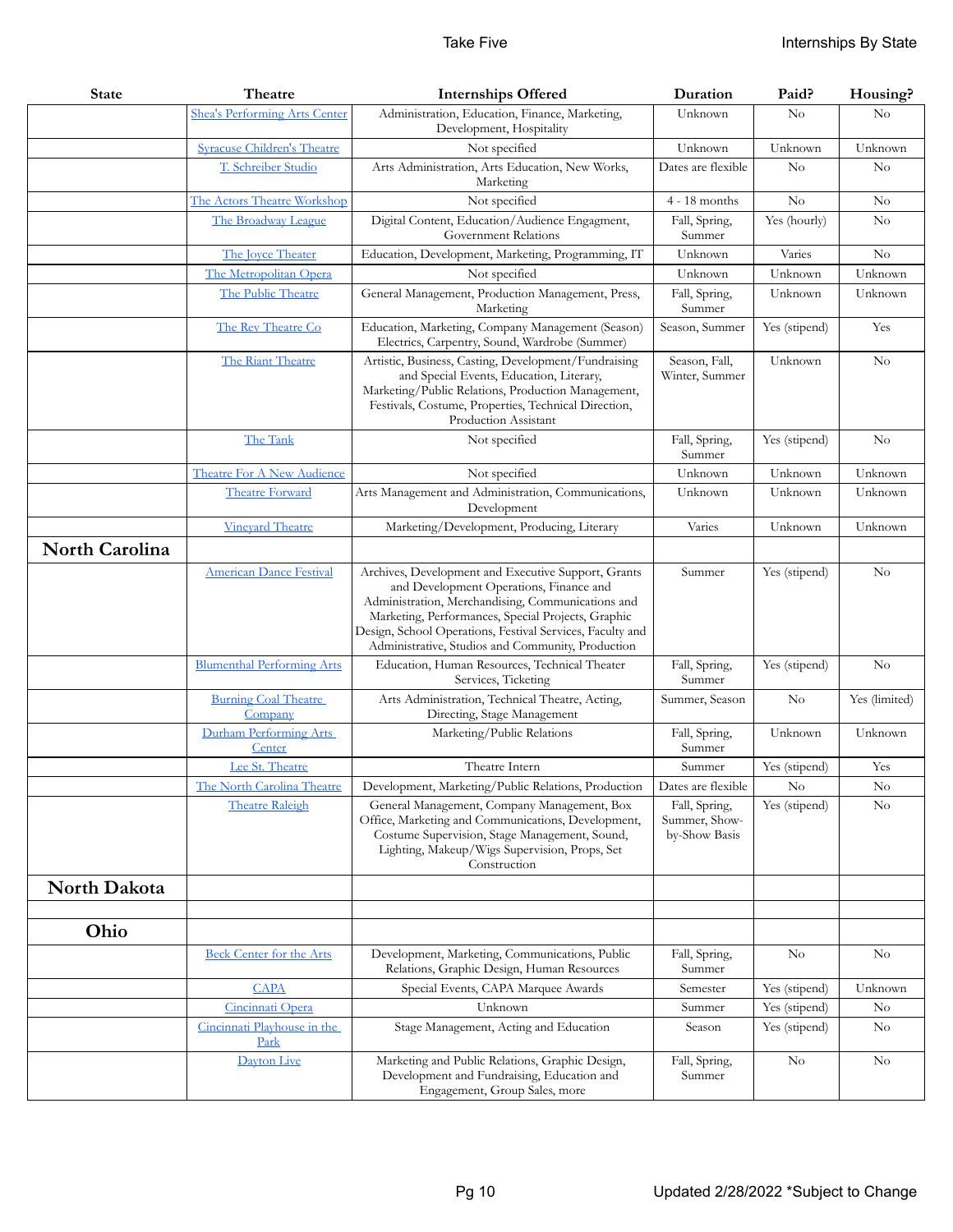| <b>State</b> | Theatre                                   | <b>Internships Offered</b>                                                                                                                                                                                                                                                                                                                                                                                                 | Duration                        | Paid?                 | Housing? |
|--------------|-------------------------------------------|----------------------------------------------------------------------------------------------------------------------------------------------------------------------------------------------------------------------------------------------------------------------------------------------------------------------------------------------------------------------------------------------------------------------------|---------------------------------|-----------------------|----------|
|              | <b>Ensemble Theatre Cincinnati</b>        | Arts Administration, Marketing and Communications,<br>Development, and Education, Engagement, and<br>Inclusion                                                                                                                                                                                                                                                                                                             | Unknown                         | Case by case<br>basis | No       |
|              | <b>Great Lakes Theatre</b>                | Not specified                                                                                                                                                                                                                                                                                                                                                                                                              | Unknown                         | Unknown               | Unknown  |
|              | <b>Playhouse Square</b>                   | Marketing                                                                                                                                                                                                                                                                                                                                                                                                                  | Unknown                         | Yes (stipend)         | $\rm No$ |
|              | Renaissance Performing Arts               | Technical, Box Office, Marketing, Development,<br>Education                                                                                                                                                                                                                                                                                                                                                                | Unknown                         | Unknown               | Unknown  |
|              | Wexner Center for the Arts                | Donor and Volunteer Engagement, K-12 Youth School<br>and Family Programs, Shumate Council Inclusion and<br>Diversity Initiatives, Marketing/Community Outreach,<br>Prospect Research, Public Relations/Content                                                                                                                                                                                                             | Fall, Spring,<br>Summer, Season | Case by case<br>basis | No       |
| Oklahoma     |                                           |                                                                                                                                                                                                                                                                                                                                                                                                                            |                                 |                       |          |
|              |                                           |                                                                                                                                                                                                                                                                                                                                                                                                                            |                                 |                       |          |
| Oregon       |                                           |                                                                                                                                                                                                                                                                                                                                                                                                                            |                                 |                       |          |
|              | <b>Artists Repertory Theatre</b>          | Artistic/Producing, New Play/Dramaturgy (Season<br>Only), Education, Production Management,<br>Costumes/Properties, Scenic and Technical Production,<br>Marketing and Audience Development, Development<br>and Audience Services                                                                                                                                                                                           | Summer, Season                  | No                    | No       |
|              | <b>Broadway Rose Theatre</b><br>Company   | Technical Internships                                                                                                                                                                                                                                                                                                                                                                                                      | Summer                          | Yes                   | Unknown  |
|              | Oregon Shakespeare Festival               | Not specified                                                                                                                                                                                                                                                                                                                                                                                                              | 2-4 months                      | $\rm No$              | No       |
| Pennsylvania |                                           |                                                                                                                                                                                                                                                                                                                                                                                                                            |                                 |                       |          |
|              | <b>Arden Theatre Company</b>              | Props, Costumes, Scenic Construction, Stage<br>Management, Production Management                                                                                                                                                                                                                                                                                                                                           | Dates are flexible              | $\rm No$              | No       |
|              | <b>City Theatre Company</b>               | Not specified                                                                                                                                                                                                                                                                                                                                                                                                              | Summer, Season                  | No                    | No       |
|              | Dutch Apple Dinner Theatre                | Not specified                                                                                                                                                                                                                                                                                                                                                                                                              | Unknown                         | Unknown               | Unknown  |
|              | <b>Facetime Theatre</b>                   | Summer Stage Kids Intern                                                                                                                                                                                                                                                                                                                                                                                                   | Summer                          | Yes (stipend)         | No       |
|              | <b>InterAct Theatre Company</b>           | Administrative, Literary                                                                                                                                                                                                                                                                                                                                                                                                   | Summer                          | $\rm No$              | $\rm No$ |
|              | Kelly Strayhorn Theatre                   | Programming, Production, Operations, Marketing                                                                                                                                                                                                                                                                                                                                                                             | Fall, Spring,<br>Summer         | No                    | No       |
|              | Kimmel Center for the<br>Performing Arts  | Education                                                                                                                                                                                                                                                                                                                                                                                                                  | Unknown                         | No                    | $\rm No$ |
|              | <b>New City Stage Company</b>             | Varies based on need                                                                                                                                                                                                                                                                                                                                                                                                       | Dates are flexible              | No                    | $\rm No$ |
|              | Pennsylvania Shakespeare<br>Festival      | Wardrobe, Carpentry, Marketing, Costume Shop, Box<br>Office, Admin-Management,                                                                                                                                                                                                                                                                                                                                             | Summer                          | Unknown               | Unknown  |
|              | Pittsburgh Civic Light Opera              | 75th Anniversary Historian, Business and Finance,<br>Community Engagement, Development, Graphic/Web<br>Design, Merchandising, Public Relations, Summer Camp<br>Assistant, Video Production, Choreography, Company<br>Management, Costume Coordination, Hair Design,<br>Lighting Design, Music, Production Management,<br>Property Coordination, Sound Design, Stage Direction,<br>Stage Management, Summer Camp Production | Summer                          | Yes (stipend)         | No       |
|              | <b>Pittsburgh Cultural Trust</b>          | Arts Education Programming, Communications,<br>Development, Digital Marketing, Festival Programming,<br>Marketing, Strategic Partnerships and Community<br>Engagement, Youth Programming<br>Gala Intern is summer only                                                                                                                                                                                                     | Fall, Spring,<br>Summer         | No                    | No       |
|              | Pittsburgh Irish and Classical<br>Theatre | Not specified                                                                                                                                                                                                                                                                                                                                                                                                              | Fall, Spring                    | Unknown               | Unknown  |
|              | <b>Prime Stage Theatre</b>                | Stage Management, Production, Lighting, Sound,<br>Costume, Operations                                                                                                                                                                                                                                                                                                                                                      | Unknown                         | Unknown               | Unknown  |
|              | The Wilma Theater                         | Artistic and Literary, Marketing and Development,<br>Education, Production                                                                                                                                                                                                                                                                                                                                                 | Fall, Spring,<br>Summer         | Yes (hourly)          | $\rm No$ |
|              | <b>Theatre Exile</b>                      | Arts Administration                                                                                                                                                                                                                                                                                                                                                                                                        | Unknown                         | Unknown               | Unknown  |
|              | <b>Touchstone Theatre</b>                 | Marketing, Development, Box Office Development,<br>Accounting, Arts Education, and more                                                                                                                                                                                                                                                                                                                                    | Unknown                         | Unknown               | Unknown  |
|              | <b>Walnut Street Theatre</b>              | Not specified                                                                                                                                                                                                                                                                                                                                                                                                              | Dates are flexible              | $\rm No$              | $\rm No$ |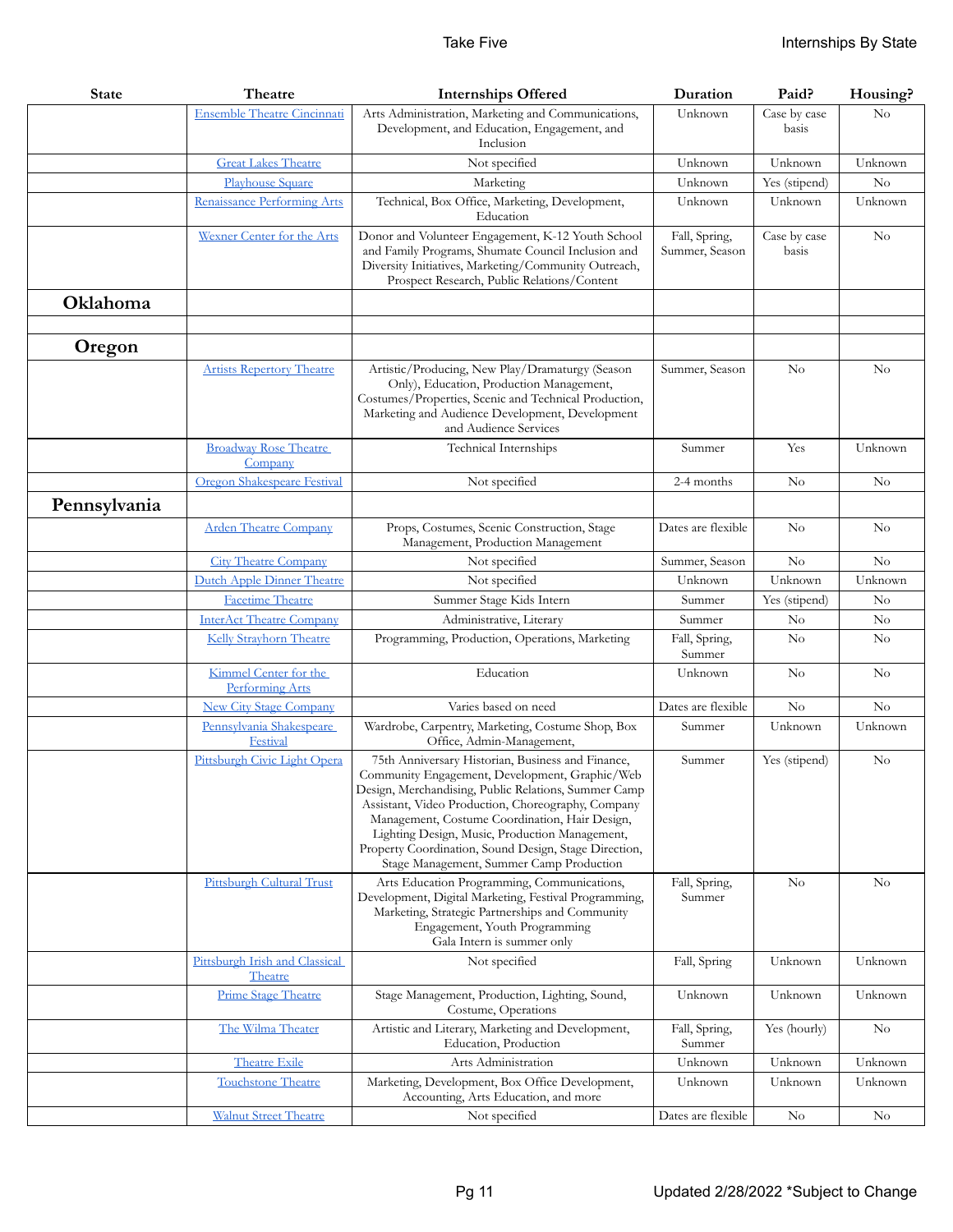| <b>State</b>        | Theatre                                   | <b>Internships Offered</b>                                                                                                                                                                                 | Duration                                    | Paid?                 | Housing?       |
|---------------------|-------------------------------------------|------------------------------------------------------------------------------------------------------------------------------------------------------------------------------------------------------------|---------------------------------------------|-----------------------|----------------|
| <b>Rhode Island</b> |                                           |                                                                                                                                                                                                            |                                             |                       |                |
|                     | Providence Performing Arts<br>Center      | Not specified                                                                                                                                                                                              | Unknown                                     | Unknown               | Unknown        |
|                     | The Gamm Theatre                          | Education, Marketing, Development, General<br>Administration                                                                                                                                               | Summer.<br>Semester, Year                   | No                    | N <sub>o</sub> |
| South Carolina      |                                           |                                                                                                                                                                                                            |                                             |                       |                |
|                     | <b>Arts Center of Coastal</b><br>Carolina | Backstage, Fundraising, Arts Management, Box Office,<br>Stage Management, Marketing, Arts Education                                                                                                        | Summer                                      | Unknown               | Unknown        |
|                     | <b>Centre Stage</b>                       | Front of House/Office Based, Production Based                                                                                                                                                              | Dates are flexible                          | No                    | No             |
|                     | <b>Charleston Music Hall</b>              | Not specified                                                                                                                                                                                              | 12 weeks                                    | Unknown               | Unknown        |
|                     | <b>Gaillard Center</b>                    | Marketing and Sales, Production                                                                                                                                                                            | Fall, Spring,<br>Summer                     | Unknown               | Unknown        |
|                     | <b>Glow Lyric Theatre</b>                 | Marketing, Box Office, Development, Company<br>Management, Front of House, Production Assistant,<br>Assistant Stage Management, Carpentry, Spot Light<br>Operator, Board Operator, Wardrobe Crew, Run Crew | Summer                                      | Yes (stipend)         | $\rm No$       |
|                     | South Carolina Children's<br>Theatre      | Teaching, Technical Theatre, Production Assistant,<br>Outreach, Arts Administration/Marketing, Development                                                                                                 | Varies                                      | $\rm No$              | No             |
| South Dakota        |                                           |                                                                                                                                                                                                            |                                             |                       |                |
|                     | <b>Black Hills Playhouse</b>              | Acting, Props, Costumes, Paints, General Technician                                                                                                                                                        | Summer                                      | Yes                   | Yes            |
| Tennessee           |                                           |                                                                                                                                                                                                            |                                             |                       |                |
|                     | Hattiloo Theatre                          | Scenic Construction and Artistry, Communications,<br>Production Assistant                                                                                                                                  | Season                                      | Yes (stipend)         | Yes (limited)  |
|                     | Nashville Children's Theatre              | Education (School-Year), Summer Camp, Media and<br>Communication Photojournalism, Media and<br>Communication Video Editing, Stage Management,<br>Costuming, Technical Theatre                              | School Year,<br>Summer                      | No                    | No             |
|                     | Nashville Shakespeare Festival            | Office Intern (available year-round), Production Intern<br>(Summer, Winter)                                                                                                                                | Summer, Winter                              | No                    | $\rm No$       |
|                     | Playhouse on the Square                   | Performance, Production, Education                                                                                                                                                                         | Unknown                                     | Yes (stipend)         | Yes            |
|                     | <b>Studio Tenn Theatre Company</b>        | Artistic, Producing, Marketing and Development, Stage<br>Management, Costume Shop                                                                                                                          | Fall, Spring,<br>Summer                     | $\rm No$              | N <sub>0</sub> |
|                     | <b>Theatre Memphis</b>                    | Assistant Stage Manager, Production Assistant, Scenery<br>and Props, Costumes, Lighting, Marketing and Publicity,<br>Box Office (Year Round), Outreach and Education<br>(Summer)                           | Dates are flexible<br>year round,<br>Summer | No                    | $\rm No$       |
| <b>Texas</b>        |                                           |                                                                                                                                                                                                            |                                             |                       |                |
|                     | <b>Alley Theatre</b>                      | Not specified                                                                                                                                                                                              | Unknown                                     | Case by case<br>basis | No             |
|                     | <b>Circle Theatre</b>                     | Design, Box Office and Administration, Stage<br>Management/Production, Casting and Company<br>Management                                                                                                   | Varies                                      | Yes (stipend)         | No             |
|                     | Main Street Theater                       | MainStage Technical Intern, Theatre For Youth<br>Technical Intern, Theatre for Youth Performance Intern,<br>Adminstration Intern,                                                                          | Unknown                                     | $\rm No$              | N <sub>0</sub> |
|                     | <b>Shakespeare Dallas</b>                 | Teaching Artist                                                                                                                                                                                            | Unknown                                     | Unknown               | Unknown        |
|                     | <b>Stage West Theatre</b>                 | Production, Communications                                                                                                                                                                                 | Unknown                                     | Varies                | $\rm No$       |
|                     | The Casa Manana                           | Production Internship (Summer), Teaching Artist,<br>Company Management, Development, Marketing,<br>Wardrobe/Hair and Makeup (Season)                                                                       | Summer, Season                              | Varies                | Unknown        |
|                     | WaterTower Theatre                        | Not specified                                                                                                                                                                                              | Summer                                      | Unknown               | Unknown        |
|                     | <b>ZACH</b> Theatre                       | Costume Design, Stage Management, Wardrobe Crew,<br>Development/Arts Administration, Education                                                                                                             | Dates are flexible                          | Yes (hourly)          | No             |
| Utah                |                                           |                                                                                                                                                                                                            |                                             |                       |                |
|                     | <b>SCERA Center for the Arts</b>          | Sound, Lights, Stage Management, Costumes and Props,<br>Scenery/Set Construction and Painting,<br>Management/Front of House Operations, Arts<br>Education                                                  | Unknown                                     | Unknown               | Unknown        |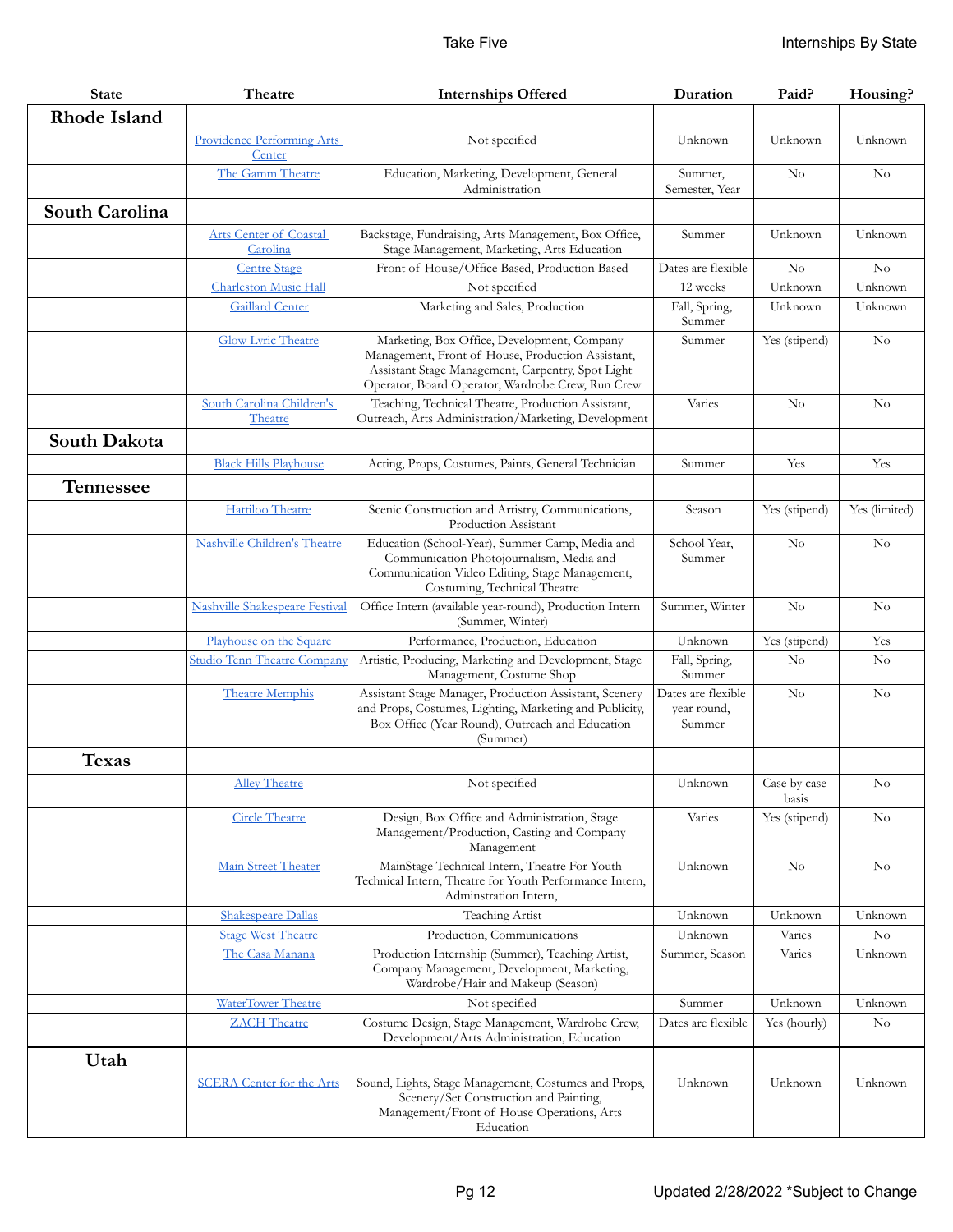| <b>State</b> | Theatre                                           | <b>Internships Offered</b>                                                                                                                                                                                                                                                                                                                        | Duration                             | Paid?         | Housing?              |
|--------------|---------------------------------------------------|---------------------------------------------------------------------------------------------------------------------------------------------------------------------------------------------------------------------------------------------------------------------------------------------------------------------------------------------------|--------------------------------------|---------------|-----------------------|
|              | Utah Festival Opera and<br><b>Musical Theatre</b> | Musical Theatre                                                                                                                                                                                                                                                                                                                                   | Summer                               | Yes (stipend) | Unknown               |
|              | Utah Shakespeare Festival                         | Carpentry, Paints, Props                                                                                                                                                                                                                                                                                                                          | Summer                               | Yes (hourly)  | Yes                   |
| Vermont      |                                                   |                                                                                                                                                                                                                                                                                                                                                   |                                      |               |                       |
|              | Paramount Theatre                                 | Administrative Internship                                                                                                                                                                                                                                                                                                                         | Unknown                              | Unknown       | Unknown               |
|              | Saint Michael's Playhouse                         | Administration, Company Management, Stage<br>Management, Carpentry, Electrics, Sound, Props,<br>Costumes, Paint                                                                                                                                                                                                                                   | Summer                               | Yes (stipend) | Yes                   |
|              | <b>Weston Playhouse</b>                           | Audience Services, Audio, Business, Carpentry, Company<br>Management, Costume, Creative Media and Marketing,<br>Development, Education, Electrics, Paints, Properties,<br>Props/Costume Swing, Stage Management                                                                                                                                   | Summer                               | Yes           | Yes                   |
| Virginia     |                                                   |                                                                                                                                                                                                                                                                                                                                                   |                                      |               |                       |
|              | Academy Center of the Arts                        | Theatre Tech, Non-Profit Management and Operations,<br>Events Management, Graphic Design, Photography,<br>Social Media, Development and Fundraising, Box Office,<br>Community Outreach, Galleries (Fall, Winter, Spring,<br>Summer), Education (summer only)                                                                                      | Fall, Winter,<br>Spring, Summer      | No            | No                    |
|              | <b>American Shakespeare Center</b>                | Actors Renaissance (Season), Production Assistant,<br>Properties Intern, Technical Intern, Directing Intern,<br>Costume Intern, Wardrobe Intern, Artistic/Casting<br>Intern, Archives, Academic Resources, Blackfriars<br>Conference, Content Marketing, Development, Digital<br>Meadia, Marketing Analytics/Patron Services, Video<br>Technology | Summer, Season<br>(January-April)    | Unknown       | Case by case<br>basis |
|              | <b>Barter Theatre</b>                             | Technical, Marketing, Advancement                                                                                                                                                                                                                                                                                                                 | Unknown                              | Unknown       | Unknown               |
|              | <b>Cadence Theatre Company</b>                    | Administration, Production, Marketing, Dramaturgy                                                                                                                                                                                                                                                                                                 | Season, Partial<br>Season            | Yes (stipend) | $\rm No$              |
|              | Charlottesville Opera                             | Arts Administration, Orchestra, Marketing, Production                                                                                                                                                                                                                                                                                             | Semester                             | Unknown       | Unknown               |
|              | City of Fairfax Theatre                           | Technical Theatre                                                                                                                                                                                                                                                                                                                                 | Summer                               | No            | $\rm No$              |
|              | Dogtown Dance Theatre                             | Technical Operations, Performance Production and<br>Event Planning, Fundraising, PR and Marketing, Non-<br>Profit Arts Administration                                                                                                                                                                                                             | Fall, Spring,<br>Summer              | $\rm No$      | $\rm No$              |
|              | <b>Mill Mountain Theatre</b>                      | Theatre Education, Technical Theatre, Theatre<br>Administration                                                                                                                                                                                                                                                                                   | Summer                               | No            | No                    |
|              | Shenandoah Summer Music<br>Theatre                | Actors, Costume Staff, Technical Staff                                                                                                                                                                                                                                                                                                            | Summer                               | Yes           | Varies                |
|              | <b>Synetic Theater</b>                            | Not specified                                                                                                                                                                                                                                                                                                                                     | Unknown                              | Yes           | Unknown               |
|              | Virginia Repertory Theatre                        | Artistic Administration, Arts in Education, Carpentry,<br>Education, Electrics, Marketing, Scenery and Props,<br>Scenic Art, Theatre Administration, Wardrobe (Season),<br>Carpentry, Electrics, Theatre Administration, Wardrobe<br>(Summer)                                                                                                     | Season<br>(September-May),<br>Summer | Yes (stipend) | Yes                   |
|              | <b>Wolfbane Productions</b>                       | Box Office/Marketing/Concessions, Lighting/Sound<br>Technician, Costume Construction, Scenic Artist/Props,<br>Stagehand/Construction, Assistant Stage Manager                                                                                                                                                                                     | Unknown                              | No            | Unknown               |
|              | Wolf Trap                                         | Annual Giving, Education, Graphic Design, Marketing,<br>Opera Artistic Administration, Publications, Public<br>Relations/Social Media, Rental Events                                                                                                                                                                                              | Fall, Spring,<br>Summer              | Yes (hourly)  | No                    |
|              | <b>Workhouse Arts Center</b>                      | Exhibitions, Lucy Burns Museum, Development,<br>Education, Facilities, Events, Photography                                                                                                                                                                                                                                                        | Unknown                              | Varies        | No                    |
| Washington   |                                                   |                                                                                                                                                                                                                                                                                                                                                   |                                      |               |                       |
|              | <b>A Contemporary Theatre</b>                     | Not specified                                                                                                                                                                                                                                                                                                                                     | Unknown                              | Unknown       | Unknown               |
|              | <b>Seattle Children's Theatre</b>                 | Teaching Artist, Arts Administration, Content Marketing                                                                                                                                                                                                                                                                                           | Dates vary with<br>position          | Yes (stipend) | $\rm No$              |
|              | The Fifth Avenue Theatre                          | Artistic and Production, New Works, Development and<br>Special Events, Education, Finance, Marketing and PR                                                                                                                                                                                                                                       | Unknown                              | No            | $\rm No$              |
|              | <b>Village Theatre</b>                            | Scenic, Lights, Costumes, Props, Sound, Technical<br>Direction, Dramaturgy, Stage Management, Assistant<br>Stage Management, Production Management                                                                                                                                                                                                | Summer                               | Yes (stipend) | Unknown               |